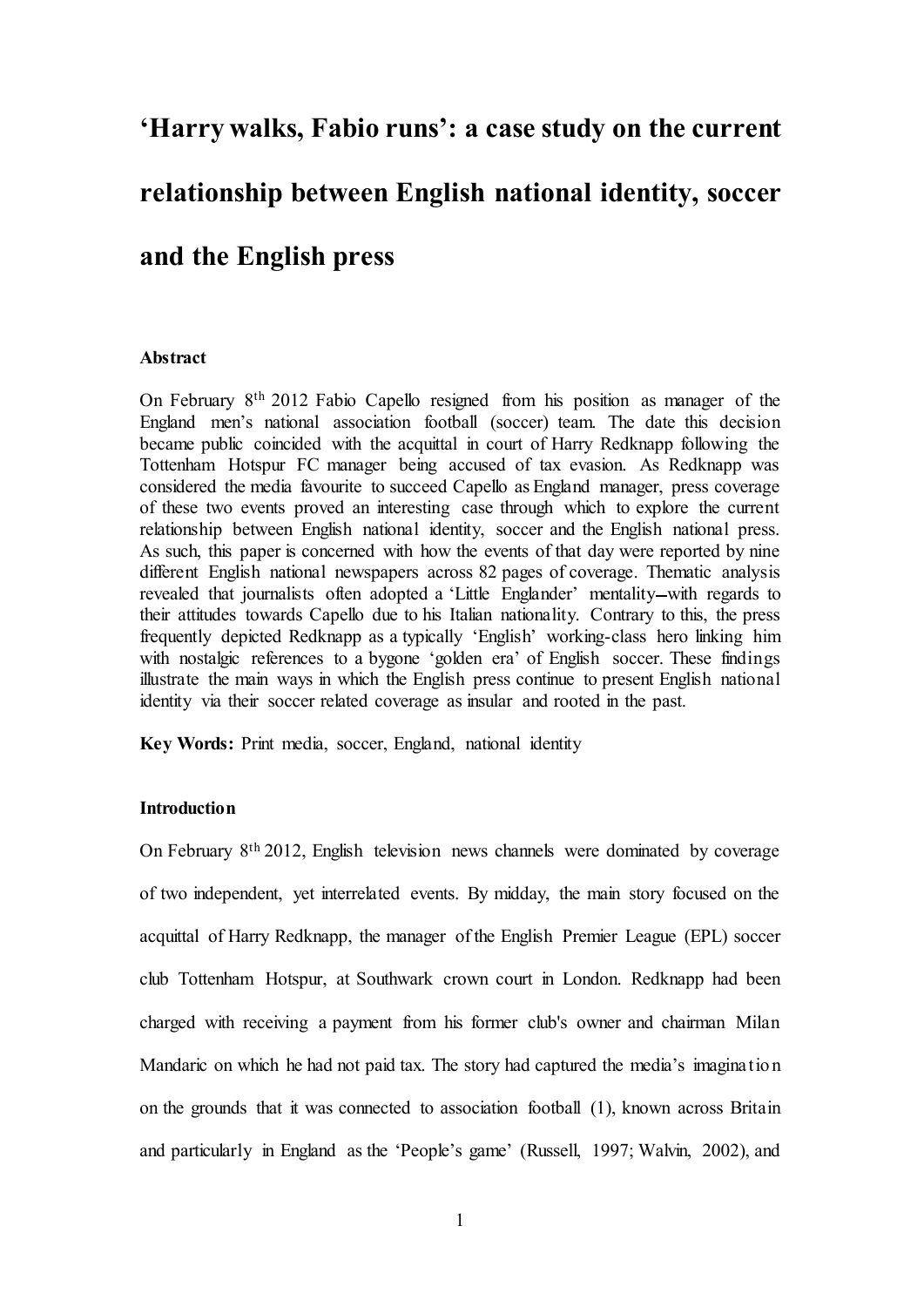that Redknapp himself was a popular, 'larger than life' character who was currently managing Tottenham Hotspur - a team who were winning matches whilst reportedly also playing with an attractive style. Redknapp's managerial success led to much speculation, particularly among the English media, that he would become the next manager of the English men's national soccer team (BBC, 2010). However, since being charged in a criminal court by the British government's Department of HM Revenue and Customs in November 2011, his potential to fulfil this role had been in doubt (Scott, 2011). His acquittal therefore cleared the way once more, which has significance to the events that occurred later that day.

The evening broadcasts on English television news channels on February 8th 2012 led with the breaking story that Fabio Capello, the Italian manager of the English men's national soccer team, had resigned from the job over a dispute concerning the team captain John Terry (BBC, 2012a). In this dispute the English Football Association (FA), the sport's national governing body, had removed John Terry from his position without consulting Capello. Capello had then publically criticised the FA about their actions resulting in a meeting taking place between Capello and his employers, at the end of which Capello resigned (BBC, 2012b).

The current paper is focussed on how these two coincidental events were reported in the English national press on February  $9<sup>th</sup> 2012$  – the day after they occurred. The contrast between portrayals of Harry Redknapp and Fabio Capello provided a worthwhile opportunity to critically analyse a snapshot of the current relationship between English national identity, soccer and the English national press.

2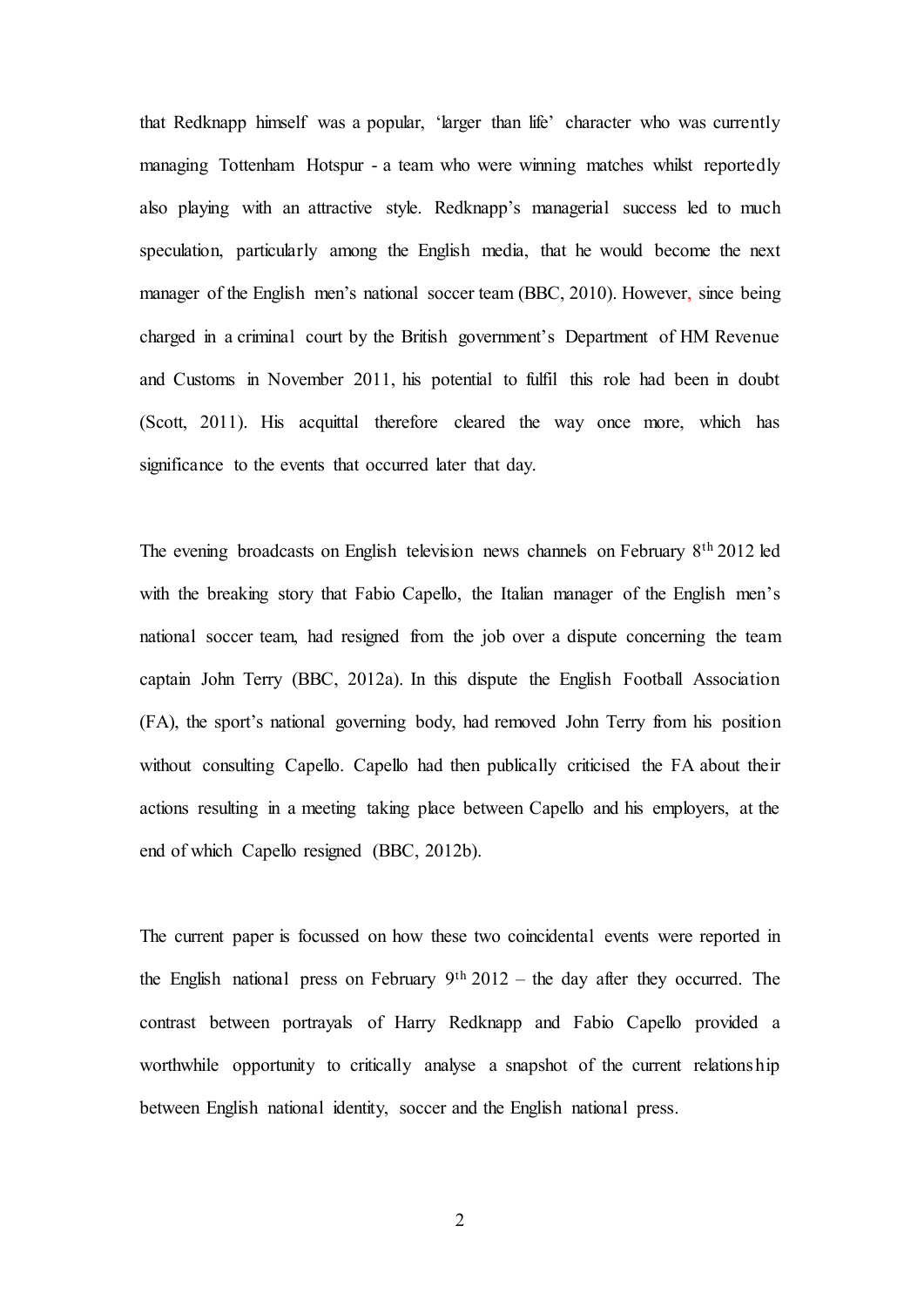## **The relationship between English national identity, soccer and the English national press**

Utilising Anderson's (1991) concept of the nation as an 'imagined community', Duke and Crolley (1996: 4) have argued that soccer

captures the notion of an imagined community perfectly. It is easier to imagine the nation and confirm national identity, when eleven players are representing the nation in a match against another nation. If nationalism was a movement fostered by and favouring the educated middle class, its spread to the working class in the twentieth century was surely assisted by the development of international football.

Whilst it cannot be denied that other popular sports, such as rugby union or test cricket, have a long history of English involvement and have also therefore captured the English national imagination, soccer has always held a special place as England's national sport of the masses (Holt, 19889; Moorhouse, 1996; Porter, 2004; Russell, 1997; Walvin, 2002). As Crolley and Hand (2002; 2006) have shown, the English national press have been key in both creating and maintaining the sense of imagined national community theorised by Anderson (1991) via their coverage of international soccer which has steadily increased in depth from the mid-twentieth century (Gibbons, 2010).

Walvin (1986) explains how soccer spectatorship increased across the whole of Britain post-1945 following the end of the Second World War in what he terms the 'post-war boom', as the nation tried to shrug off its wartime restraints and drabness in order to return to the pleasures and pursuits familiar in more peaceful times. Yet, from as early as the mid-1950s English soccer attendances began to decline and this was a symptom of a broader national preoccupation with the idea of British national decline which was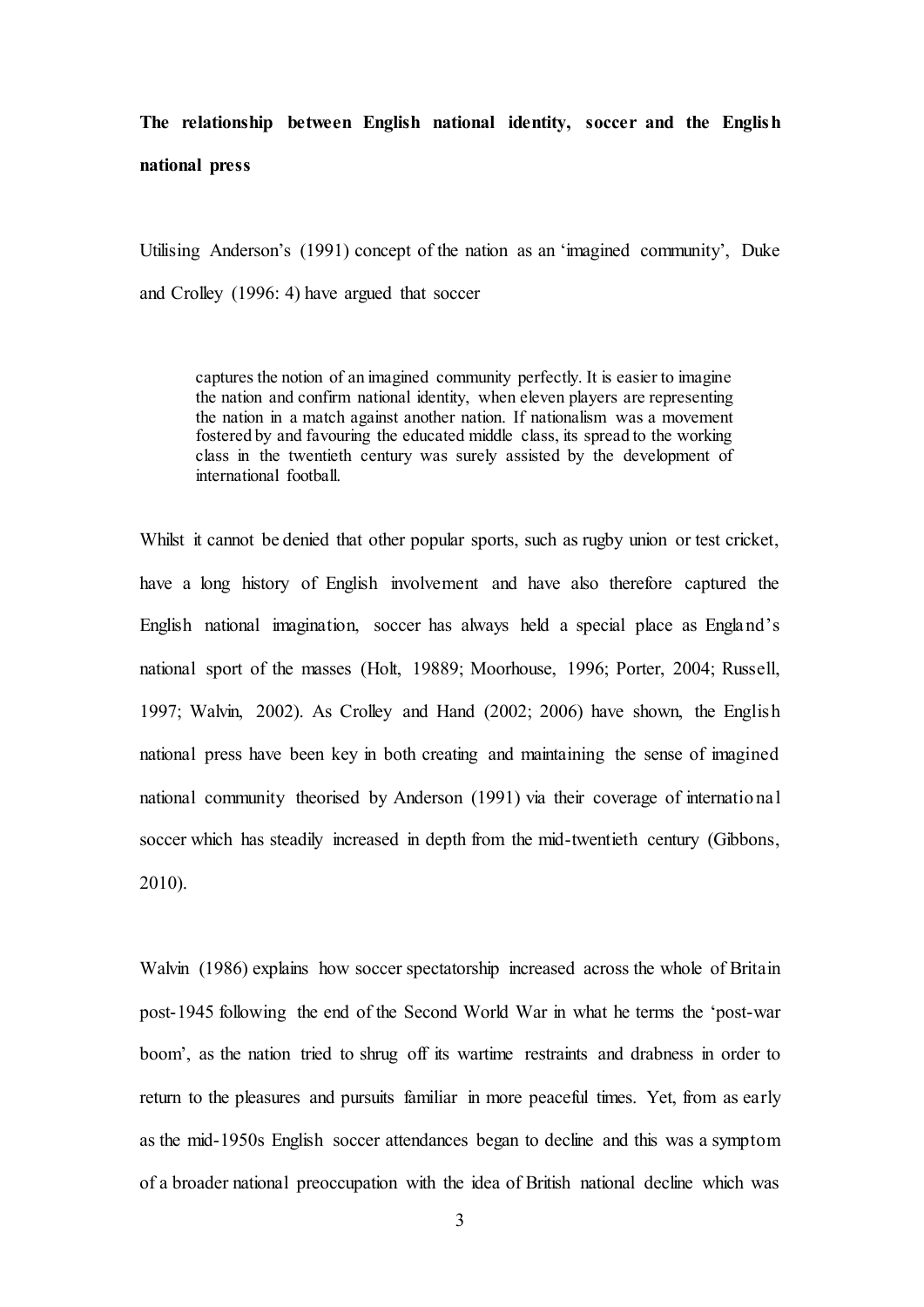fuelled by the English national press in particular. Although attendances at soccer matches declined in England in the 1950s, they began to increase once more after the men's national soccer team won the 1966 FIFA (Fédération Internationale de Football Associations) World Cup Finals tournament – the largest and longest standing international soccer tournament on the planet (Taylor, 2008). By this time the national team had the capacity to "generate a powerful and increasingly inclusive image of the imagined nation" according to Porter (2004: 35), although this was still a 'British' Englishness that many Scots and Welsh refused to celebrate.

English and British national identities have often been regarded - from both within England and from overseas - as synonymous terms according to Kumar (2003; 2006). The growth in the strength of nationalist sentiment in Scotland and Wales from the late 1970s also meant that "Britain's ills were attributed to something called 'the English disease'" (Porter, 2004: 33) or the "English national malaise" (Maguire, 1999: 191). This crept into the sporting arena, and the English national print media have mercilessly piled pressure upon the men's national soccer team to restore Englishness to its former glories ever since. For Critcher (1994), Maguire (1999) and others, nostalgia for England's 1966 victory still remains a potent source of national pride for the English. According to Porter (2004: 32):

Though better fed, better clothed, better housed, better educated and better off than any previous generation, English people who lived through or were born in the post-war era became accustomed to the idea that they belonged to an old country that had seen better days.

Porter (2004: 38) states that the ideology of 'declinism' was gradually put on the political agenda and soon became reinforced in national news discourse almost on a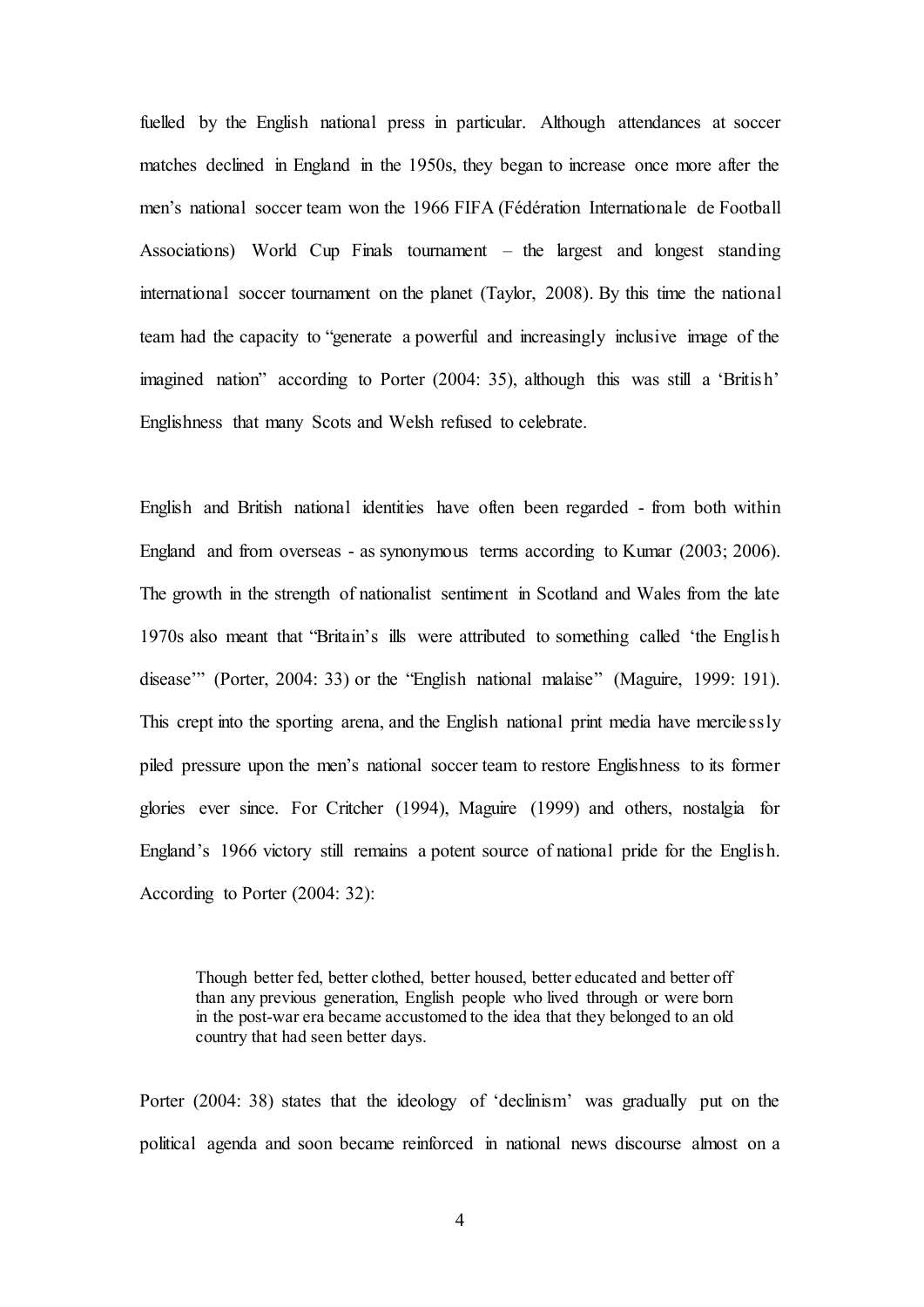daily basis by the early 1980s. This negative national self-image was not improved by the violent actions of English soccer fans abroad throughout the 1980s and early 1990s (Chisari, 2005; Dunning, Murphy and Williams, 1986; 1988; Johnes, 2005). The lack of successful performances produced by the English national soccer team in both World and European level competitions since 1966 has also undoubtedly contributed to the sense of English national decline often popularised in the English press. According to Walvin (1986: 113), whenever English fans travelled abroad, the

overt nationalism of such forays were made all the more blatant by the widespread use of the Union Jack [the British flag] by travelling supporters. Successes were often greeted with exaggerated outbursts of national fervour, defeats (much more common) initiated mournful inquests into the collapse not merely of national sporting prowess but also into the broader difficulties of the nation at large. The failure of English teams (and the behaviour of their fans) came to be viewed as a symbolic guide to the spiralling misfortunes of the English people.

Like Porter (2004) and Walvin (1986), Maguire (1999: 191) suggests this 'wilful nostalgia' is highly related to an English sense of "longing for some mythical golden age". This has been reinforced in English press coverage of more recent international soccer competitions, particularly that surrounding the 'European Football Championships' of 1996 ('Euro 96') because the tournament was hosted by England and took place exactly 30 years after the historic 1966 World Cup victory, also held in England (cf. Garland and Rowe, 1999; Maguire, 1999; Maguire and Poulton, 1999; Maguire, Poulton and Possamai, 1999). The number of academic studies focussed on the relationship between English national identity, soccer and the English national press grew substantially following Euro 96 and now similar studies exist on coverage of many more recent international competitions (cf. Alabarces, Tomlinson and Young, 2001; Boyle and Monteiro, 2005; Chisari, 2000; Crabbe, 2003; Crolley and Hand, 2002; 2006; Garland, 2004; Gibbons, 2010; Poulton, 2003; Vincent and Hill, 2011;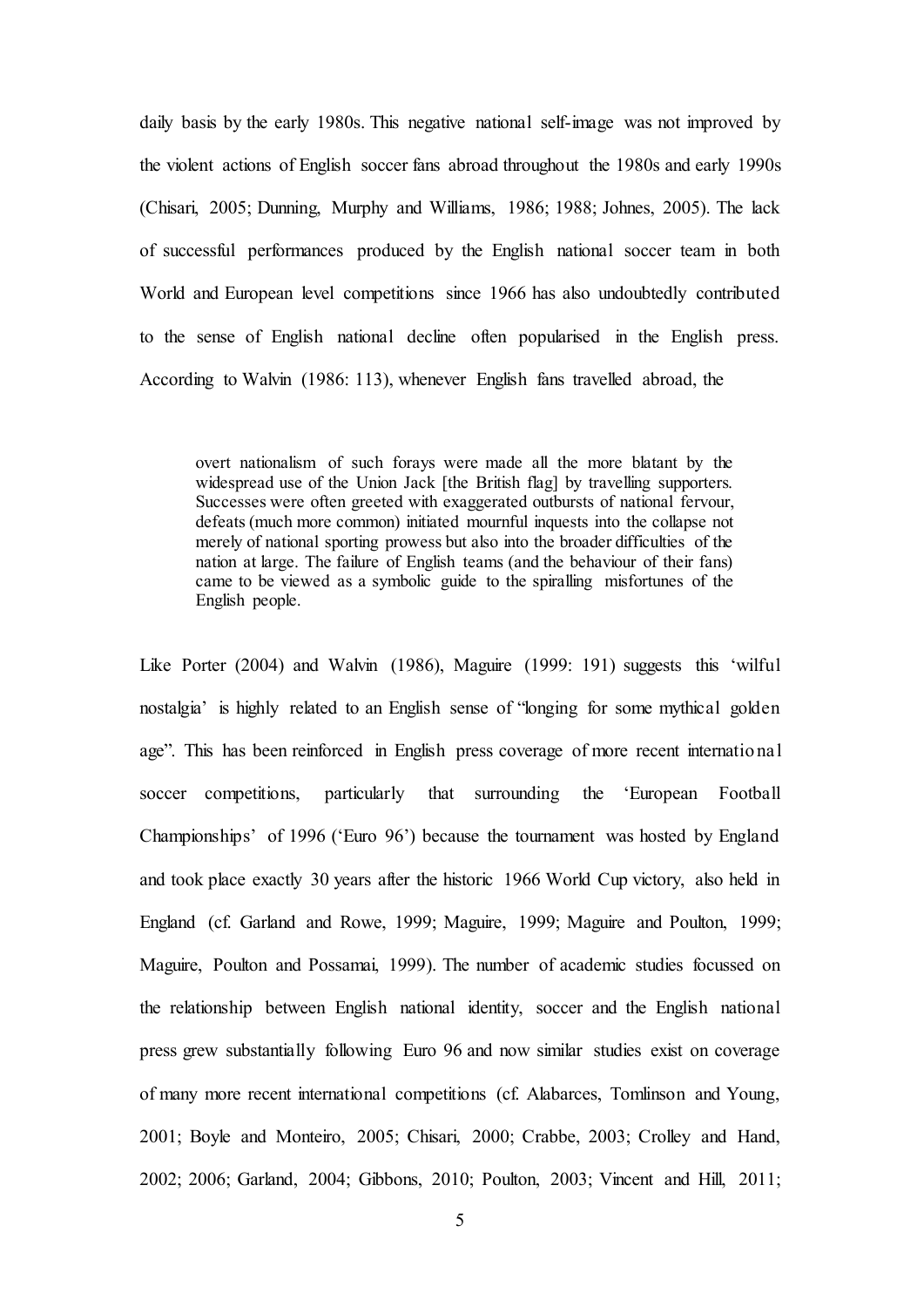Vincent, Kian, Pedersen, Kuntz and Hill, 2010). Despite some slight differences in the content of press coverage, most of these studies have noted similar examples of wilful nostalgia for a bygone national past.

Added to this, the relentless globalisation of the EPL since the mid-1990s has led to much public debate on whether the vast influx of 'foreign' players into the league has stunted the development of 'home-grown' players for the English national team (Binder and Findlay, 2012; Magee and Sugden, 2002; Maguire and Pearton, 2000; McGovern, 2002). Maguire and Pearton (2000) noted that Chelsea were the first English club to field a team with no English players in the starting line-up in December 1999. This has occurred more recently also with other EPL clubs, such as Arsenal in 2005, doing the same. Responses to this in the English national press add to feelings of national decline as they suggest there is a shortage of 'good' English players in the top English league which in turn negatively impacts upon the strength of the English national team. The current study sought to assess whether in 2012 the national press were still depicting English national identity through soccer in familiar ways. This was achieved via a case study of press reactions to Harry Redknapp's acquittal and Fabio Capello's resignation.

#### **Method**

A sample of nine English (London based) versions of British daily national newspapers, including: *The Daily Mail*; *The Daily Mirror*; *The Daily Express*; *The Sun*; *The Daily Star*; *The Daily Telegraph*; *The Independent*; *The Times*; and, *The Guardian*  were examined on 9th February 2012 for relevant articles relating to either or both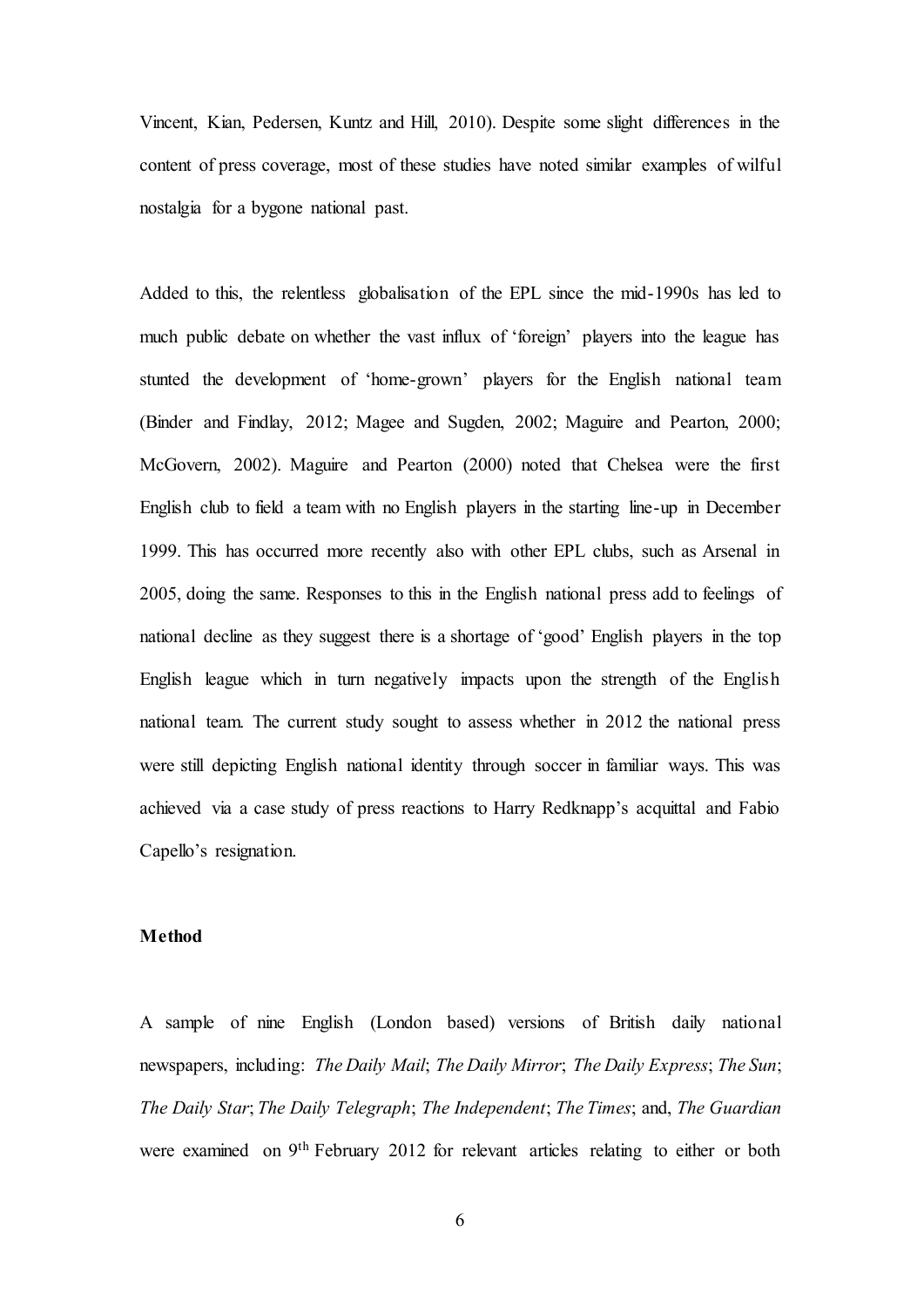events. These newspapers were chosen because of their mass circulation and therefore national prominence (Press Gazette, 2012). In addition, they all typically contain extensive sports coverage and as the sample includes broadsheet, tabloid and middle market titles, it is broadly representative of the English daily national newspaper market. Across the nine titles, 82 pages of coverage had been dedicated either or both events on February 9th 2012 (see Table 1).

#### TABLE 1 ABOUT HERE

Open coding was used by analysing each line of text and allocating content to particular themes (see Biscomb and Griggs, 2012). A total number of twelve different themes emerged from the initial analysis of the extant data. Following further review, some of these themes were considered to be too sparse in terms of their content and as such were combined and recombined in order that coherent narratives emerged which were detailed enough to report. Repeated re-reading and analysis of the data led to the themes being grouped together into axial codes (Strauss and Corbin, 1990). By the end of the process, two robust axial codes or themes were developed and these form the basis of the discussion below. The two clearest themes reported were: The 'Little Englander' mentality: attitudes towards Fabio Capello and depictions of Harry Redknapp as an English working-class hero.

**The 'Little Englander' mentality: attitudes towards Capello**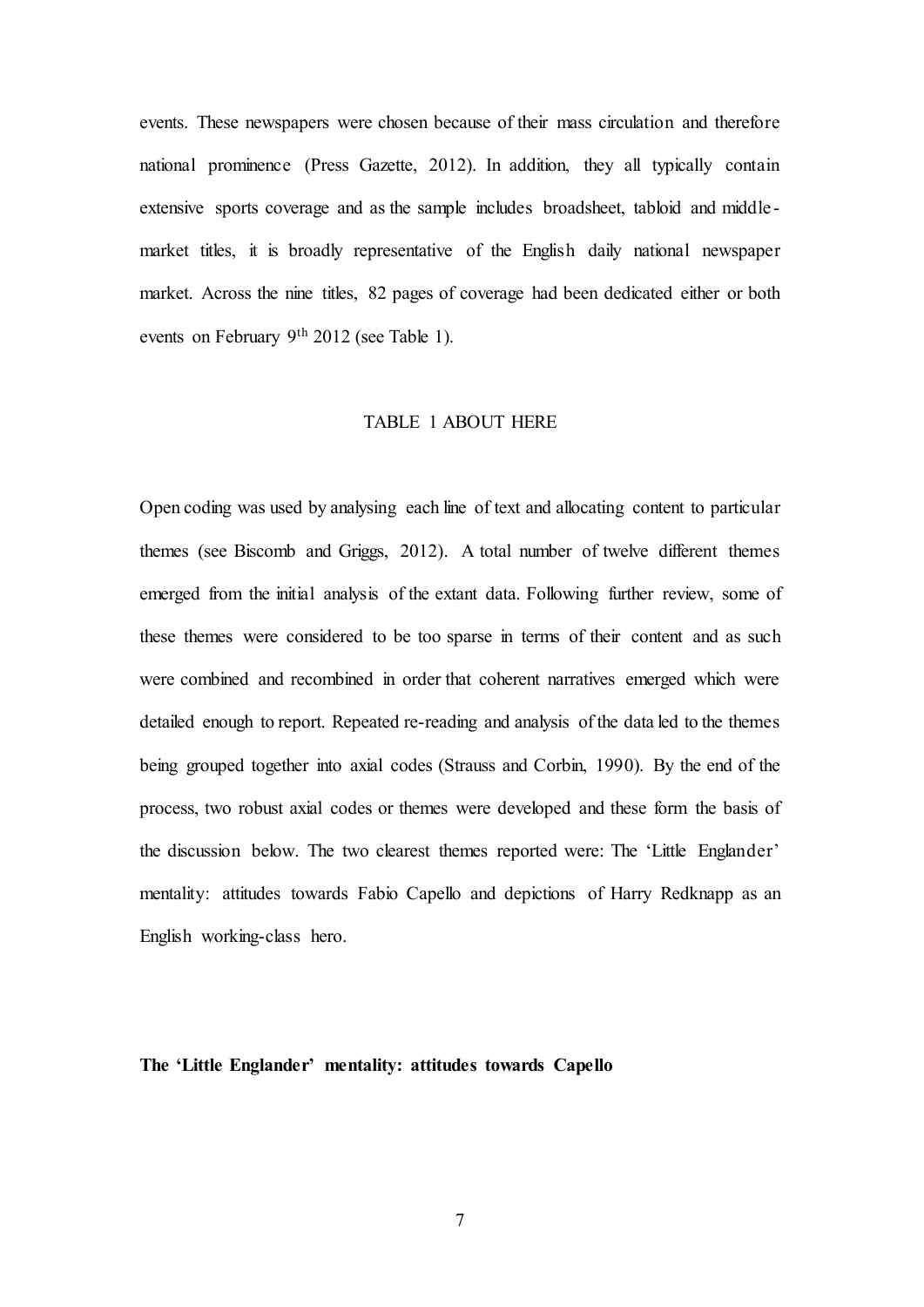Findings highlighted that, even in the twenty-first century, many members of the English national press "still cling to more intense versions of the invented traditions that underpin their sense of identity" (Maguire, 2011: 988). In order to explain the persistence of insular attitudes of this nature amongst the English, Maguire (2011: 990) has used the term "Little Englander", which he defines as a "strong defensive reaction to globalization processes, European integration, the pluralization of national culture and the assertiveness of the 'Celtic fringe'." Millward (2007) found that non-English players in the EPL seemed only to gain what he terms 'notional' acceptance among English fans that is often subject to their performance on the pitch. Millward (2007: 618) concludes that "*Outsiders*, such as *foreign players* are easy targets for criticism because they are 'different.'" The same seems to be the case with managers taking into account the evidence provided in the current study.

One of the ways such nationalistic views became apparent in the press coverage analysed was via a 'distrust' or aversion to Capello because he is not English. For instance, Capello is simply referred to as: "Another expensive foreign appointment" (Dickinson, 2012: 73) by one newspaper. Reporters from across a range of newspapers also stated similar views, for example: "England's experience with foreign managers has been costly but failed to produce results sought on the field" (Hayward, 2012: 54). Capello is also said to have

fulfilled everybody's preconceptions of him and foreign managers....The time has come for the Football Association to pick a manager from home soil. I am not talking about British either. I mean English...we need an Englishman in charge of England...the England team is about Englishness. Sorry if that sounds old fashioned.... It's about fathers, grandfathers and forefathers. We've tried a couple of overseas managers. Let's be honest they have not worked. We must return to basics. Our roots. Home grown managers (Venables, 2012: 65).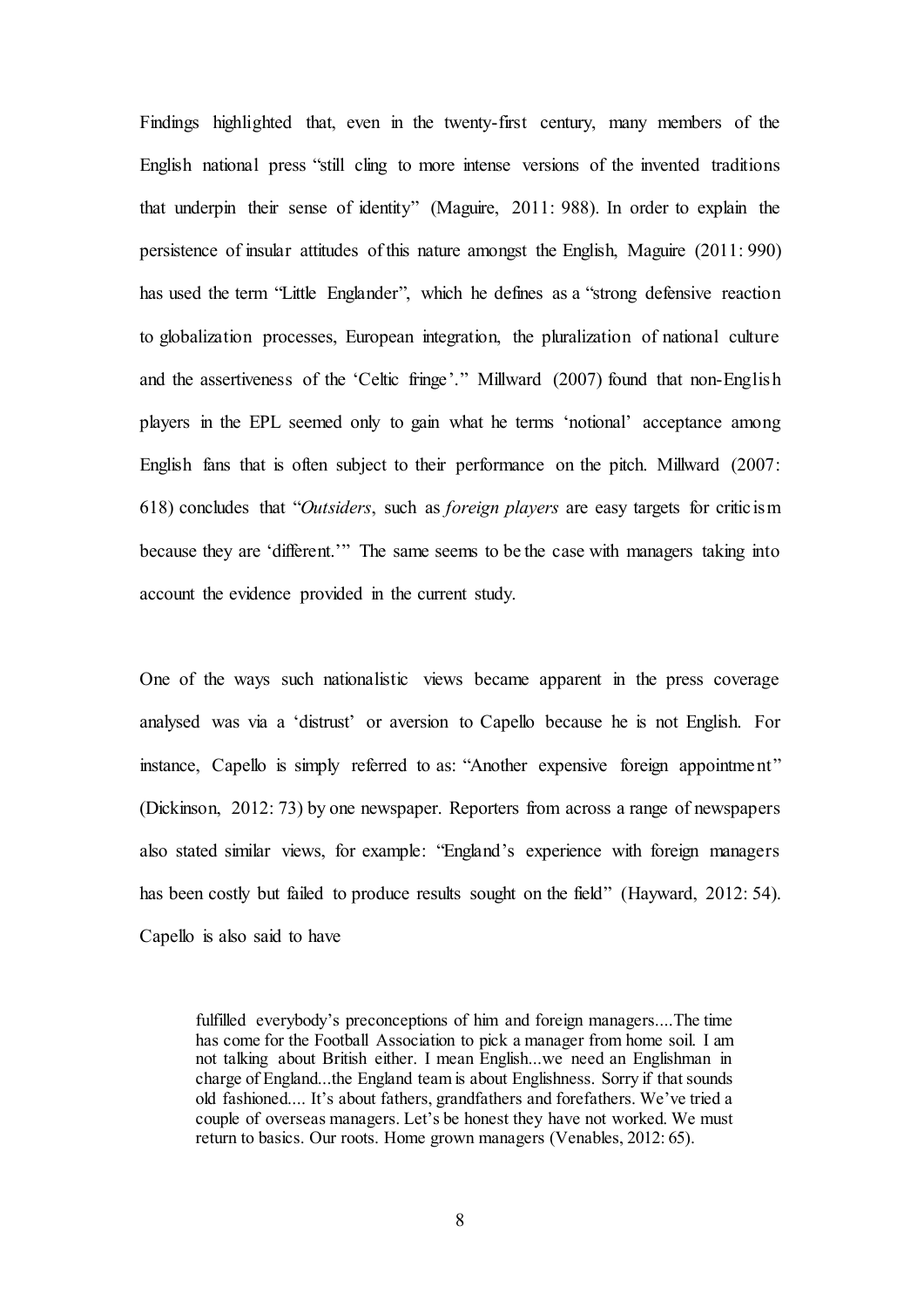Further criticism came through comparing Capello's short career as England manager with the longer tenure of the national team's first non-English manager, Sven Goran Eriksson. For instance:

If Fabio Capello achieved anything as England boss, it was to convince the nation that our flirtation with foreign managers must come to an end...his legacy is likely to be that the Football Association will turn away from hiring decorated foreign coaches with lavish wages. It didn't work with Sven Goran Eriksson although compared to Capello the Swede was a runaway success (Holt, 2012: 5).

Capello's Italian nationality was highlighted in a number of different ways by subtly using familiar national stereotypes. For instance, statements such as: "With his squad of assistants from the old country, Capello had turned the side into Englatalia" (Hayward, 2012, 54), imply Capello is part of some kind of mafia-type family just because he is Italian.

On a number of occasions, the press suggested that Capello's time as England manager could be characterised by "a consistent failure to understand the mentality of English footballers" (Holt, 2012: 5). Another less subtle occurrence was the repeated mentioning of the obvious language barrier Capello had throughout his time as England manager, a problem which Redknapp clearly does not have. This was often used by journalists to suggest Capello was never fit to be in the post, and a reason why Redknapp would make a much better appointment. For example, one reporter claimed:

He [Redknapp] talks the people's language and that has never been the case with Capello... 'Arry (2) may not speak the Queen's English, yet he makes more sense in 10 minutes than Capello does throughout a full media briefing, even with an interpreter on his shoulder (Woolnough, 2012: 55).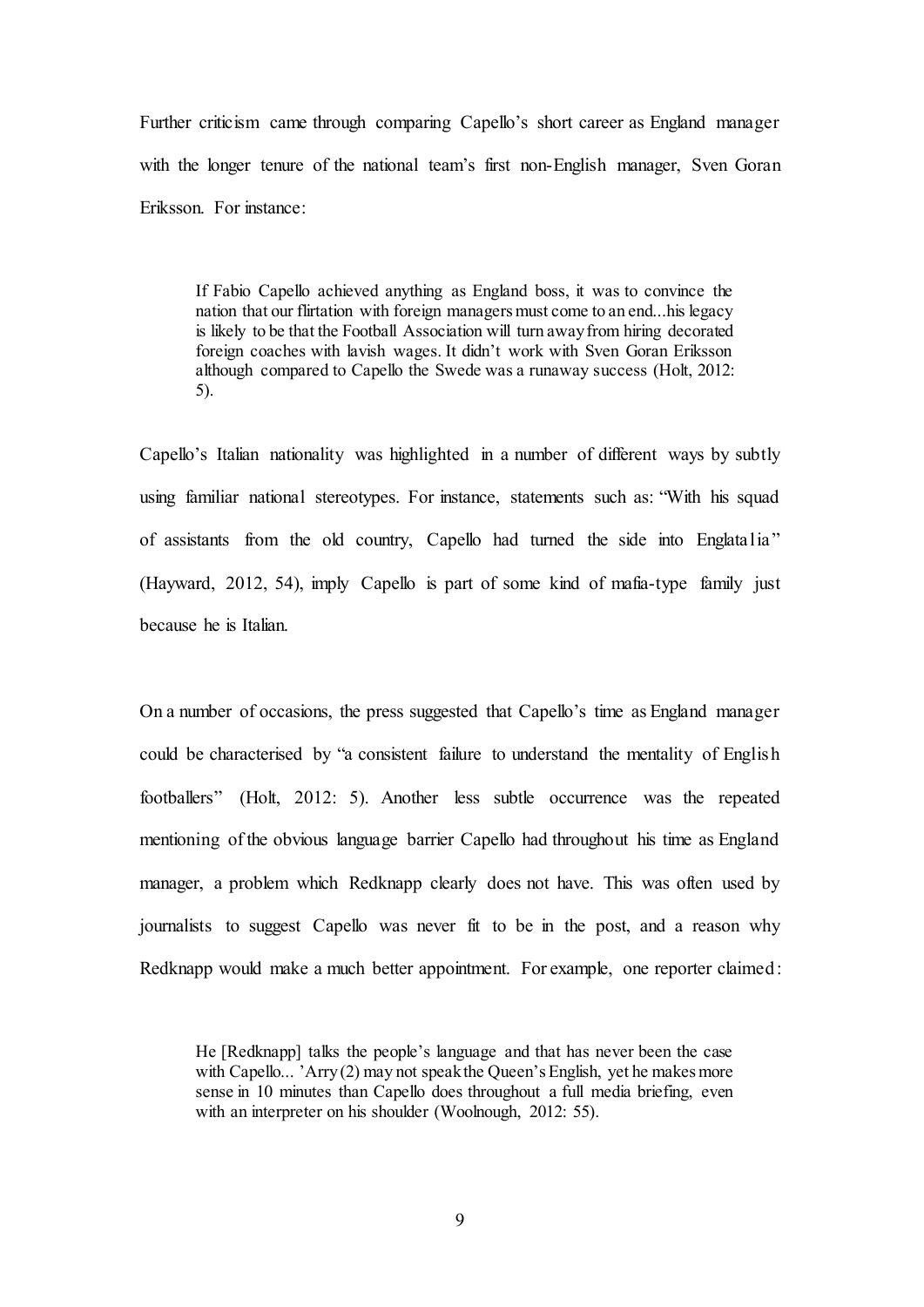Although not as blatant, other newspapers made similar statements, for instance: "He [Harry] would be the overwhelming choice of the players, many of whom had become disaffected with Capello, citing the Italian's language difficulties as a key problem" (Taylor, 2012: 44). Added to this, was the insinuation that Capello had either been too arrogant or too lazy to learn how to communicate in English: "Remember when Capello told us that he needed a maximum of 100 words of English?" (Lipton, 2012: 70). According to another writer:

After being paid £24 million in the last four years, you might have thought Fabio Capello might have learned the language. But he couldn't even do that. Though he did have enough grasp of the swear words to sit yelling at his players from the bench in South Africa (Howard, 2012: 66).

Other newspapers also shared similar sentiments, for example: "In press conferences, Capello was curt, high-handed and sometimes incoherent. His English never advanced beyond first base" (Hayward, 2012: 54). Others reporters went a step further by claiming that Capello somehow emitted "something that felt like a downright refusal to comprehend a single thing about English footballing culture" (Barnes, 2012: 76). Others cited Capello's failure to comprehend English footballers with vague statements such as: "It became apparent that he did not really understand the English players at all" (Lawrenson, 2012: 66). Yet, few, if any writers were able to express just exactly what Capello failed to understand about the culture of English football or footballers themselves, beyond the obvious language difficulties. This was apparent across a range of newspapers, for instance: "Any mourning [following Capello's resignation] will be brief. His flaws were obvious. He failed to grasp fully either the English language or the unique psychology of the English professional" (Winter, 2012: 53). Another similar example stated: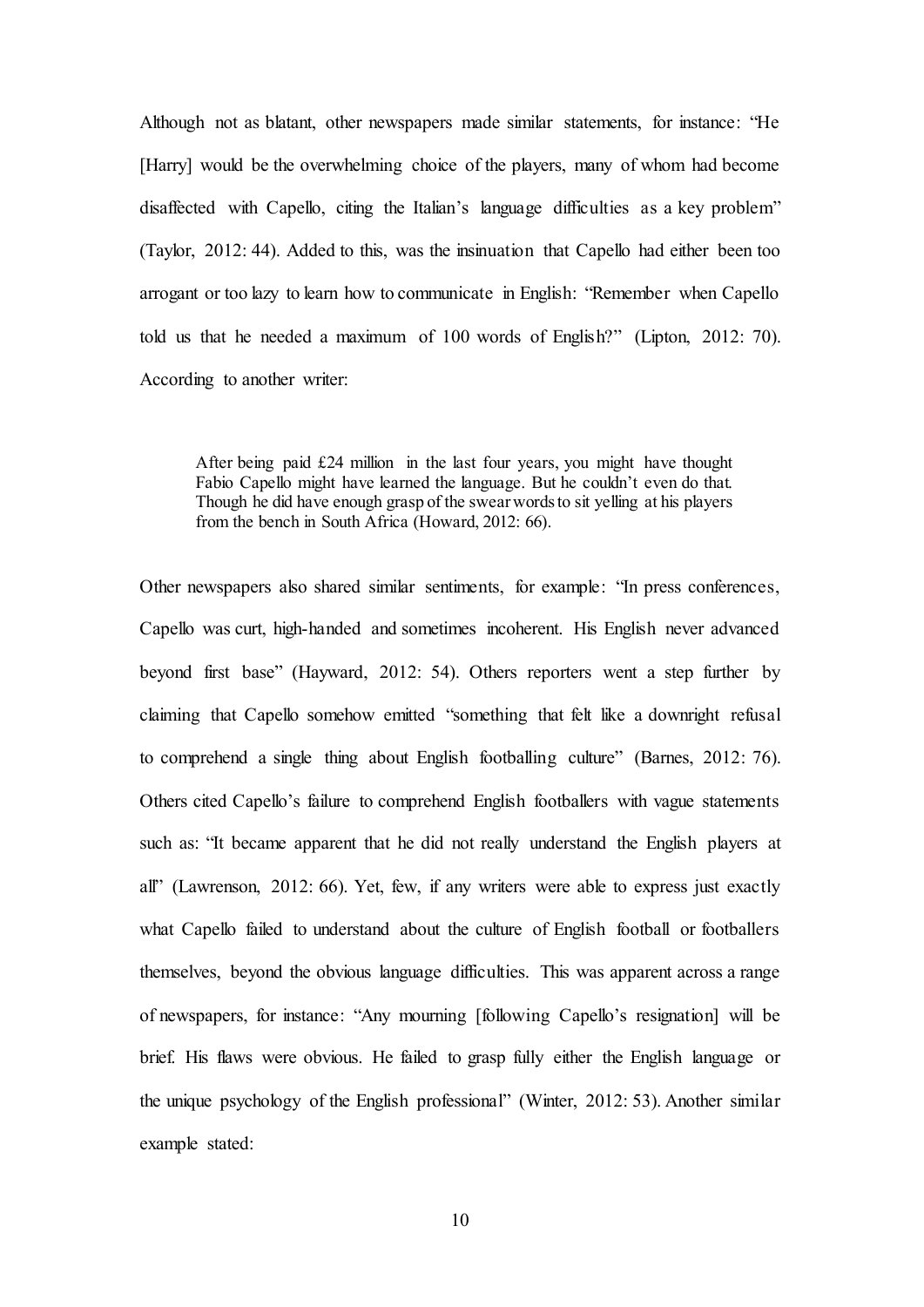Capello took it on as a kind of retirement job and you could see that his heart was never in it. He never got the hang of English footballing culture, and for that matter, he never got the hang of the English language (Barnes, 2012: 76).

Finally, and equally as revealing, were the attempts made by members of the English press to downplay Capello's relatively long list of achievements with non-English clubs and to celebrate Redknapp's one and only major trophy with an English club in a 29 year managerial career – winning the FA Cup (the longest standing cup competition in soccer) in 2008 during his second time in charge of Portsmouth Football Club. In comparison, Capello has won Italy's top soccer division 'Serie A' with AC Milan, Roma and Juventus. He has also won Spain's 'La Liga' with Real Madrid and he won the European Cup with AC Milan. Perhaps more revealing still is that fact that Capello is actually the most successful English manager in history, guiding the national team to 28 wins, eight draws and six losses  $- a 66.7\%$  success rate according to Smith (2012: 55). Despite such statistics, many newspaper reporters chose to dub Harry Redknapp "the most successful English manager of modern times" (Collins, 2012: 7). His recent successes at Tottenham Hotspur were also frequently mentioned in order to justify his aptitude for the England position, for example:

Improving Tottenham...to their current lofty position of third in the Premier League has underpinned his credentials. Not to mention steering Spurs to dramatic Champions League triumph over both Inter and AC Milan (Lipton, 2012: 68).

Some journalists openly admitted that that the success rates and past achievements actually had nothing to do with the argument for having Redknapp over Capello – it was all really a question of national identity. One reporter summed this up well in

11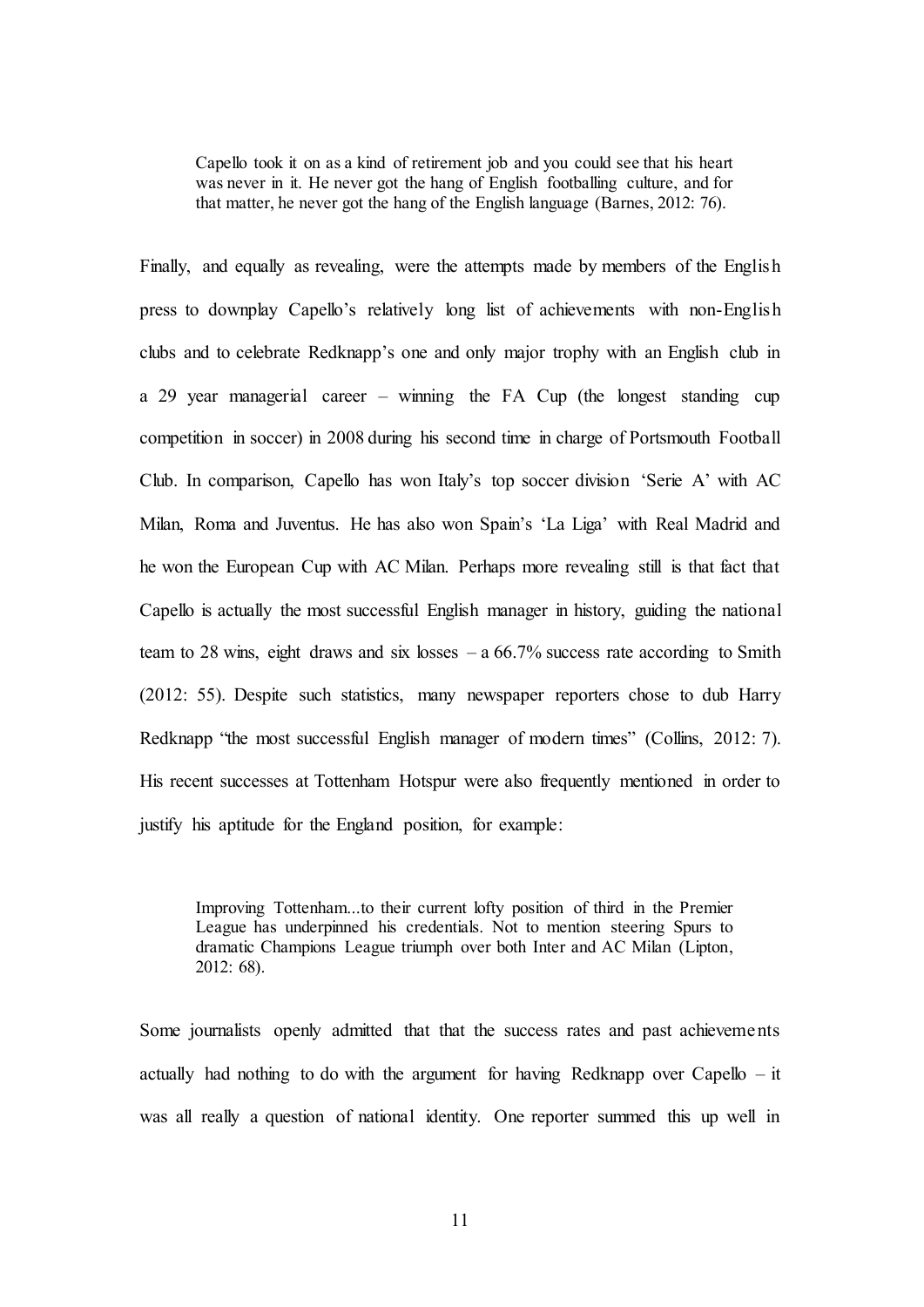relation to the 2012 European Championships ('Euro 2012') by stating that, in light of the comparative evidence, it

might sound like an absurdity...The trouble with rational argument is that it ignores the reality. Counter-intuitive as it might sound, Little Englander as it might sound, an England team led by Redknapp will stand a better chance in the European Championship finals this summer than one led by Capello (Kay, 2012: 74).

This sort of generalised and unsubstantiated statement accurately represents how the English national press were unwilling to accept Fabio Capello simply due to his non-English heritage. Conversely, Harry Redknapp was praised as the long awaited saviour of the English national team despite his relative inexperience in international football and his modest club record, purely because he is English in nationality and fits a stereotypical working-class image.

#### **Harry as an English working-class hero**

In contrast to the 'Little Englander' mentality expressed in the English national press reports regarding Fabio Capello's resignation, the specifically English working-class values of hard work and application deemed to be possessed by Harry Redknapp were continually cited by journalists. Allusions were made to his career as a player which were cleverly linked with English nostalgia for the 1966 World Cup winning squad: "Redknapp is a patriot, a man who loves recalling how he played alongside Bobby Moore, Geoff Hurst and Martin Peters at West Ham" (Winter, 2012: 53), and: "Redknapp is associated with the so called Golden Generation" (Winter, 2012: 53). Through having played with some of the folk legends of English football, it was suggested that Redknapp would be able to inspire a "squad which is unified behind a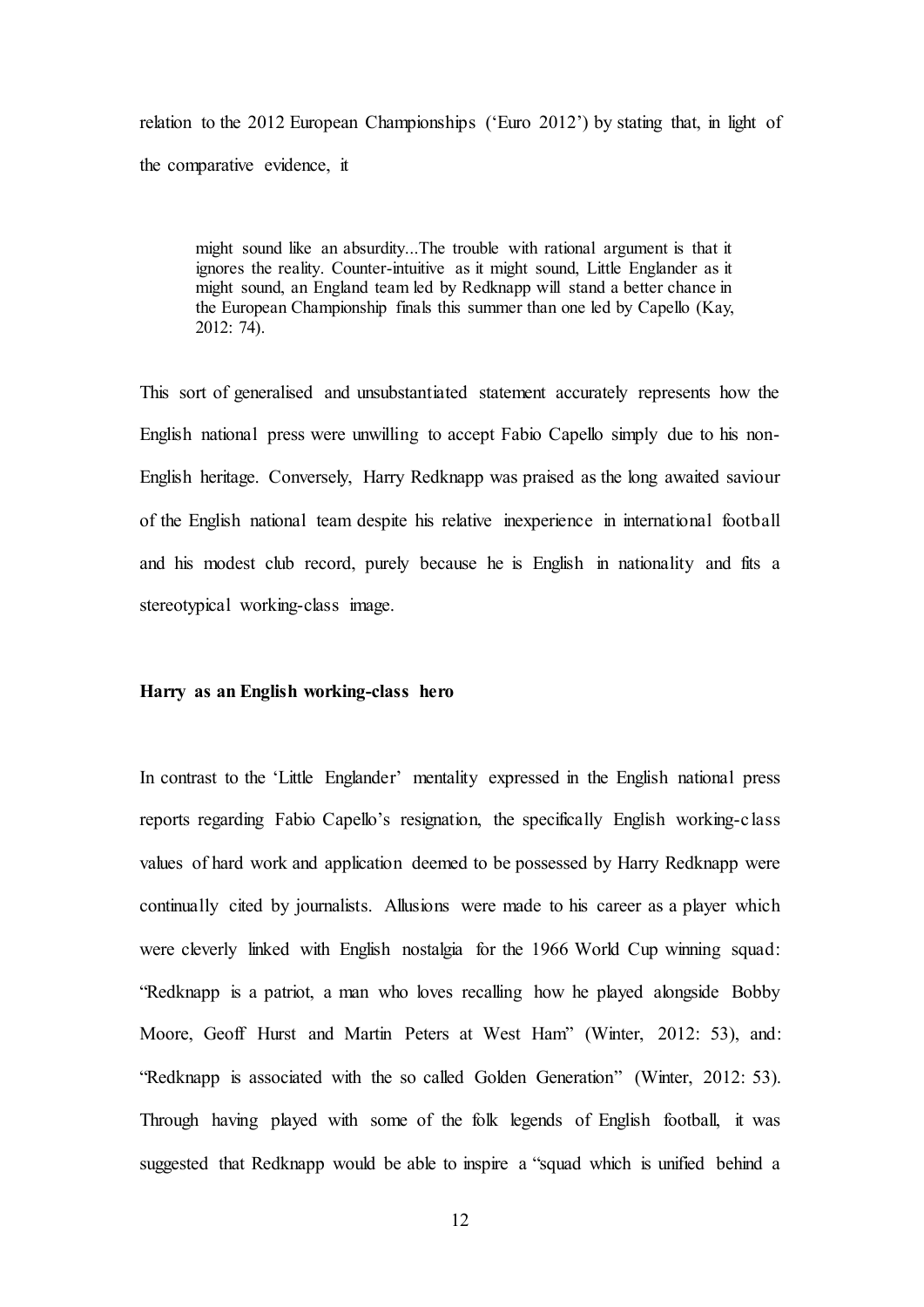manager who can bring the country together. A manager who understands what it really means to be the boss of the England team" (Lipton, 2012: 68). According to the press, as a non-Englishman, Capello could never understand this:

The most important aspect of English footballing culture that Capello never cracked was the one about captaincy...England look for a leader, a Bobby Moore [captain of England's 1966 World Cup winning team]...we need these people to be a dominant force on the pitch and fine admirable men in every other aspect of their lives (Barnes, 2012: 76).

Such exclusionary sentiments were echoed by many, for instance: "He [Capello] never really understood English football and the emotions it engendered. Despite his rantings on the touch line he was a cold fish" (Howard, 2012: 67). Despite the fact that England had repeatedly failed to produce results under other English managers throughout the 1970s, 80s and 90s, it was suggested that having Redknapp in charge would somehow be able to restore English national pride and "return a smile to the face of England – rather than a scowl. A smile that is, too, authentically English, the grin...would carry the seal of public approval" (Lipton, 2012: 70). This was an example of the 'wilful nostalgia' that Maguire and Poulton (1999) found was apparent in English national newspaper coverage of Euro 96 and Vincent et al (2010) and Vincent and Harris (2011) have noticed during the most recent World Cup Finals tournaments.

Beyond Redknapp's credentials as being a patriot and authentically English, is his portrayal as what might be termed a man of and for the people - a genuine modern day 'working class hero'. Definitions of class are always contentious and yet though the idea of who the working classes are may be disputed,

more ink has been spilled about them than any other group in British Society. They have been portrayed in novels, plays, films and television documentaries. Endless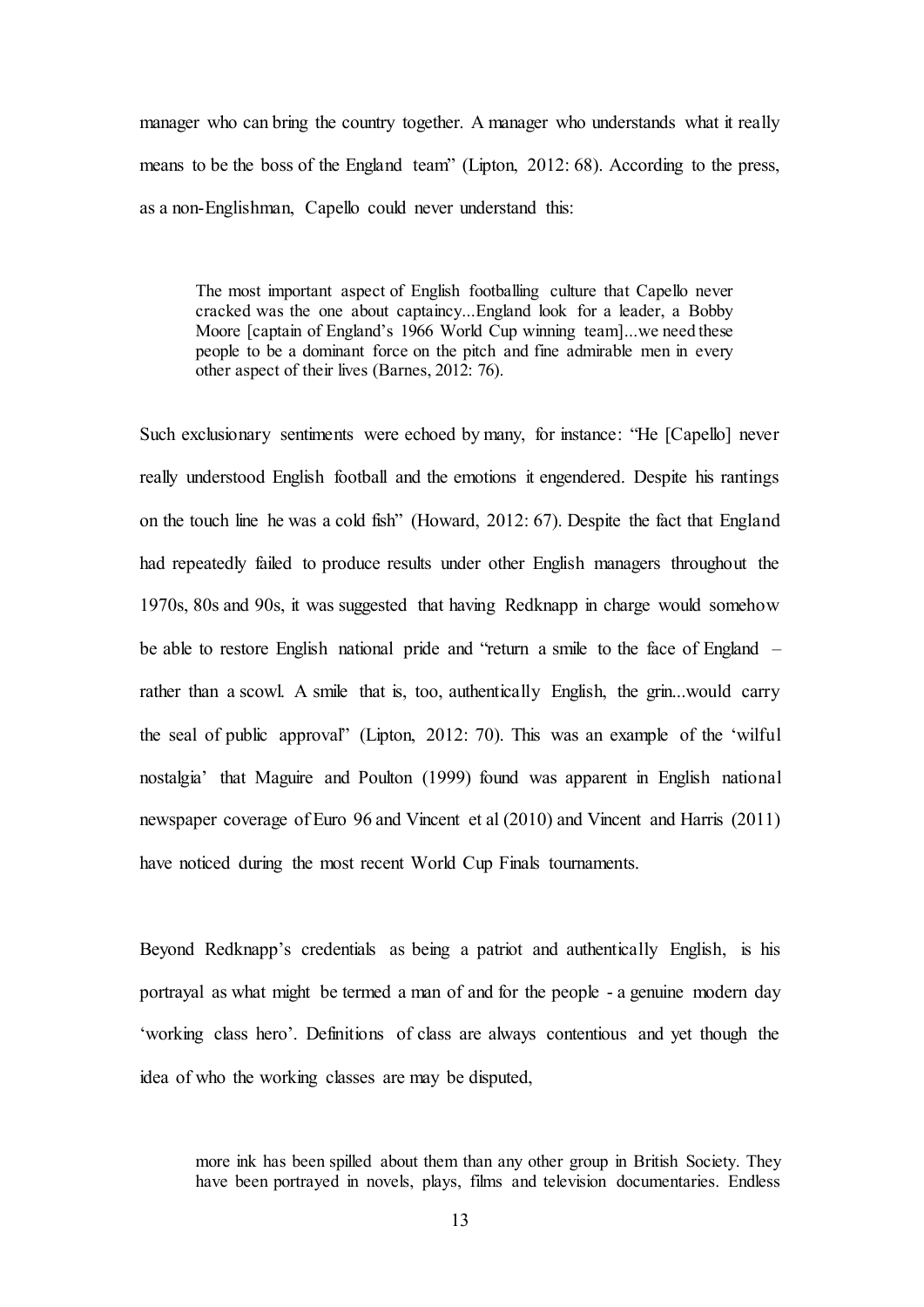sociological surveys on working class life and numerous government reports have been produced (McDonough, 1997: 215).

Traditional conceptions of the working class, building on Marx's 'proletariat', refer to the group in society which are governed by those representing large institutions that sold their labour for wages. This group sometimes referred to as 'blue collar' workers, typically engaged in more manual and routine jobs that pay poor wages. In common parlance in Britain, the working classes appear to refer those who are not engaged in professional or managerial roles or simply the 'average Jo(e)' or the 'man or woman on the street' (Roberts, 1978).

In practice, "class formation is dynamic, produced through conflict and fought out at the level of the symbolic" (Skeggs, 2004: 5). Ideological notions of class which are formed are typically circulated in popular culture and political rhetoric (O'Shaughnessy, 1990). The products of the mass media, not least the sports pages focusing upon mass spectator sports, are the key sites where these "symbolic struggles take place and are made visible" (Skeggs, 2004: 110). In identifying the most common representations of the working class in mediated popular culture Skeggs (2004) found that eight major themes emerged, namely: dirty and disgusting; tasteless; stupid and un-modern; unruly and immoral; immobile; entertainment; language; and, antipretentious. Examples of such portrayals can be found in characters such as Alfred Doolitle in the film *My Fair Lady* and in popular TV situation comedies such as Del Boy (2) in *Only Fools and Horses* (Rowe, 1995; Wagg, 1998). Collection and analysis of the newspaper reporting of Harry Redknapp allude to some obvious parallels in the extracts listed below: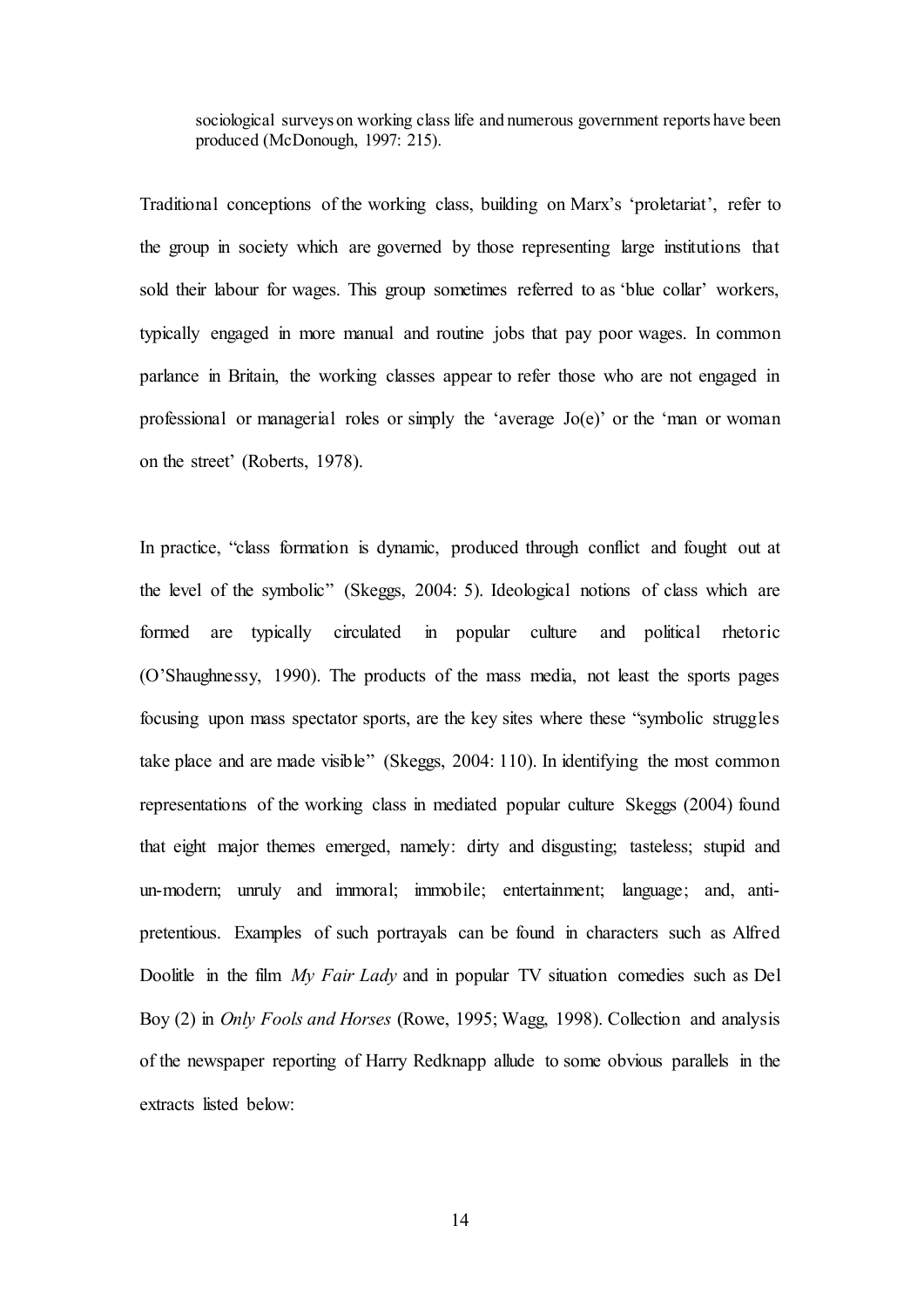You can say what you like about Redknapp, he's got a fair old handle on the game of football as played in England. He has none of Capello's credentials as a renaissance man, a lover of fine painting and serious collector and cosmopolitan – but in the backlash from Capello's four years of calamity, the London vowels of Redknapp sound like sweet sanity. If England want to go back to good old insular roots. Redknapp is made for the job (Barnes, 2012: 76).

Capello goes home to his collection of Kandinsky's leaving a mess. Redknapp wouldn't know a Kandinsky if it was served up on a silver salver with watercress round it (Barnes, 2012: 75).

Harry Houdini (3) does it again...Narrow squeaks, controversial deals and the Cockney 'bloke' who says he's [Harry's] never understood finance (Levy, 2012: 7).

the happy go-lucky nature of 'Arry Redknapp who, to millions of football fans, represents the dreams and triumphs of the common man (Levy, 2012: 6).

As found in English press reporting of previous tournaments (cf. Crolley and Hand, 2002; 2006), here stereotypes of 'English' virtues of hard work were privileged above 'continental' stereotypes of style and flair. A common feature of much of the reporting concerns Redknapp's accent , referred to as either sounding 'Cockney', playing on his East End roots, or using 'London vowels'. An example was how his first name was often referred to as 'Arry' instead of Harry, where the initial 'H' is omitted to caricature his accent (Honey, 1997). Typically within English culture such varieties of speech have been portrayed as incorrect and typical of the less well-educated working classes (Trudgill, 1983). Redknapp's lack of education is reinforced in the reporting of his trial transcripts where he is reported to have said:

I am completely and utterly disorganised. I write like a two year old and I can't spell. I can't work a computer. I don't know what an email is, I have never sent a fax and I've never even sent a text message (Kelso, 2012: 56).

Linked to ideas of education are those of taste as it can be argued that one's upbringing and education impact upon cultural practices. In short, "taste classifies and it classifies the classifier" (Bourdieu, 1986: 6). Despite the fact that as a manager of a successful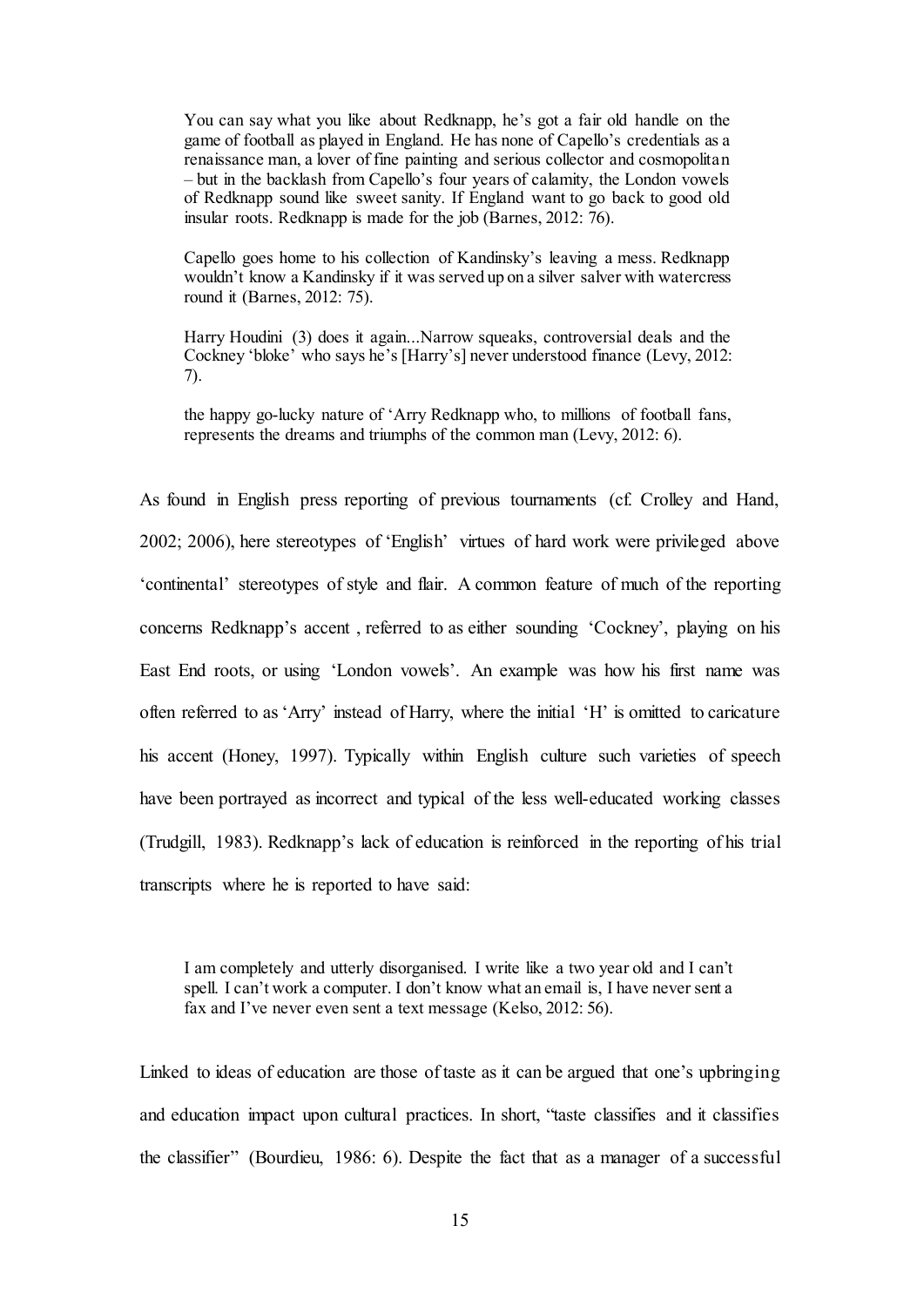EPL team Redknapp is undoubtedly extremely well paid and lives in an expensive house reportedly worth £10 million (Collins, 2012: 7), he was depicted by the press as betraying his wealth and knowing nothing about fine art, unlike Capello (Barnes, 2012: 75). Though having a large personal wealth might fail to locate Redknapp as a reference point for the working classes, this appears to have been forgiven in the press coverage analysed as he is seen to have done well for himself, as some kind of aspirational 'hero' figure who has worked his way up to achieve the meritocratic ideal (Crepeau, 1981; Parry, 2009). Redknapp's 'rags to riches' story was illustrated in large features documenting how he rose from an "impoverished East End upbringing" (Collins, 2012: 7).

Redknapp's hero status was further confirmed across the media in two major ways. First, by the flamboyant and paradoxically almost 'continental' type performances given by the Tottenham Hotspur team he manages: "There is a refreshing happy-golucky attitude about them…. They entertain..." (Woolnough, 2012: 55). Importantly, this has been achieved against the odds with a less successful team with a smaller fan base than the likes of Manchester United, Arsenal, Liverpool, Manchester City or Chelsea. This style is also seen to be embodied by Redknapp as an individual who was portrayed as unpretentious and having a care free nature. This nature is intertwined with the second way he was portrayed as having heroic status, in that as the "likeable" rogue" he escaped the clutches of institutional justice by being acquitted in court (Dunn, 2012: 62). Like his name sake Harry Houdini, and the aforementioned TV character Del Boy, he has defied expectations and come out on top. In this way, he was depicted as embodying the working class hero as he 'represents the dreams and triumphs of the common man' by overcoming adversity (Fairlie, 1978).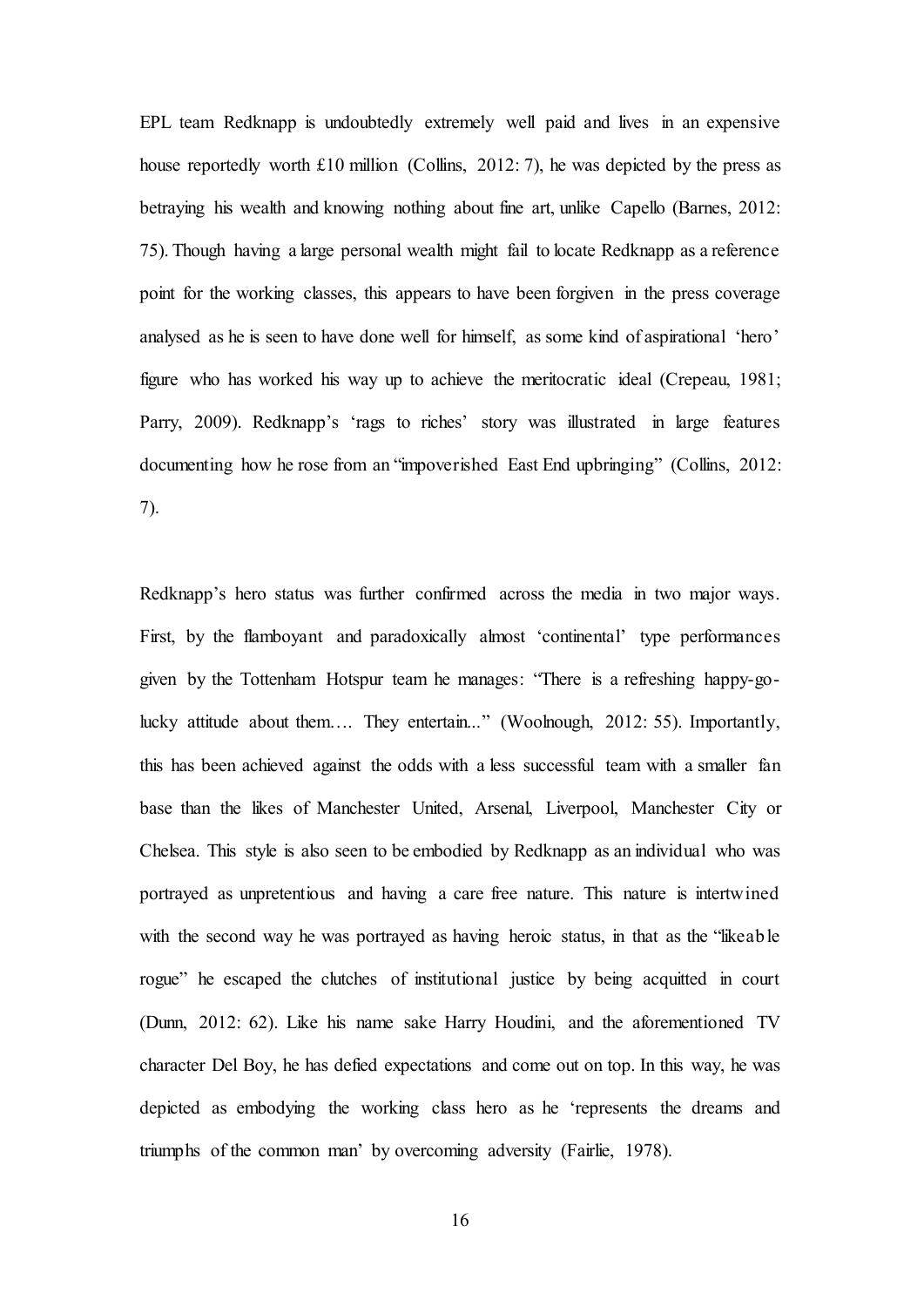#### **Conclusion**

This paper indicates that in keeping with findings over the last two decades, the 'Little Englander' narrative remains entrenched within the reporting of the English print media. When it comes to their coverage of men's soccer even the manager of the national team can be portrayed as an outsider, primarily because he is a not English. The persistent insular attitudes highlight both language and cultural difficulties despite the success Capello enjoyed prior to his role as England manager and somewhat paradoxically during his tenure.

Though not reported previously in research papers concerning English soccer, the reporting of Redknapp's acquittal was identifiable with the most common representations of the working classes in broader mediated popular culture. In this role Redknapp has been portrayed as an imagined "uber patriot" who not only embodies the English working classes but has rubbed shoulders with the likes of venerated players such as Bobby Moore who comprise the very fabric of English soccer history and nostalgia for the so called 'golden age'.

The two themes identified from the media representations of the Capello and Redknapp sage are also symptomatic of a broader recurring pattern which has seen England managers appointed over the last decade fit into one of these two character types. In 1999 another no nonsense character with little managerial success, not unlike Redknapp, in the guise of Kevin Keegan – another English working class hero - took on the role, only to be replaced a year later by the highly experienced and successful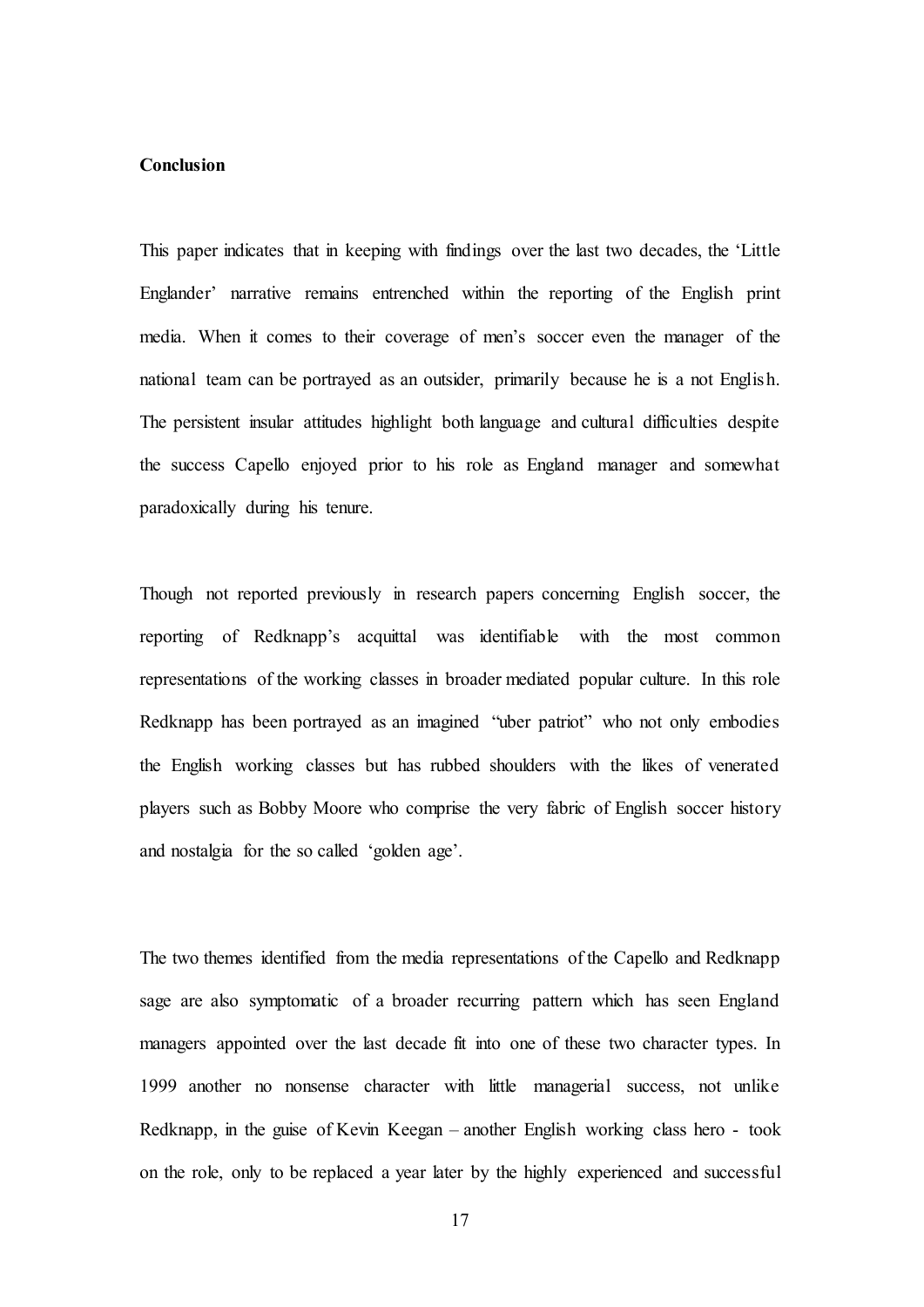Swede, Sven Goran Eriksson. As indicated earlier, when Sven was sent on his way in 2006 amid a barrage of Little Englander press, he was replaced by another down to earth, straight-talking English manager, this time Steve McClaren. In 2007 McClaren's brief unsuccessful spell led to the subsequent appointment of Fabio Capello (BBC, 2012a). Is it perhaps little wonder the press were clamouring for another Keegan – McClaren – Redknapp figure. This perhaps serves to confirm how entrenched these narratives may well be in contemporary English football culture. The FA seems to be aware of the need to appoint a successful person to do an important job, particularly when they have a strong track record of success, as with Eriksson and Capello. Yet there always seems to be pressure on the FA, particularly from the national media, to appoint a specifically 'English' manager and thus fulfil the Little Englander mentality. This despite the fact that Eriksson and Capello have statistically been the most successful England team managers of all time.

What will be of interest in this respect is to see how the newest appointment Roy Hodgson – himself and Englishman - fairs in the role. Against all media clamour for Redknapp, Hodgson was appointed by the FA on May  $1<sup>st</sup> 2012$  and was under immediately put under immense pressure to put a satisfactory team together for The European Championships ('Euro 2012'). Under Hodgson England managed to reach the quarter-finals (last eight) of the tournament (consisting of 32 teams in total), losing in a penalty shoot-out to Italy following a goalless draw and extra-time. Despite this, the treatment of Hodgson in the English press remains positive at the time of writing. Of particular interest here is that although Hodgson is English and therefore fulfils the pattern of recent appointments, he also boasts the same kind of success as Eriksson and Capello and therefore presents an altogether new prospect - the first midpoint between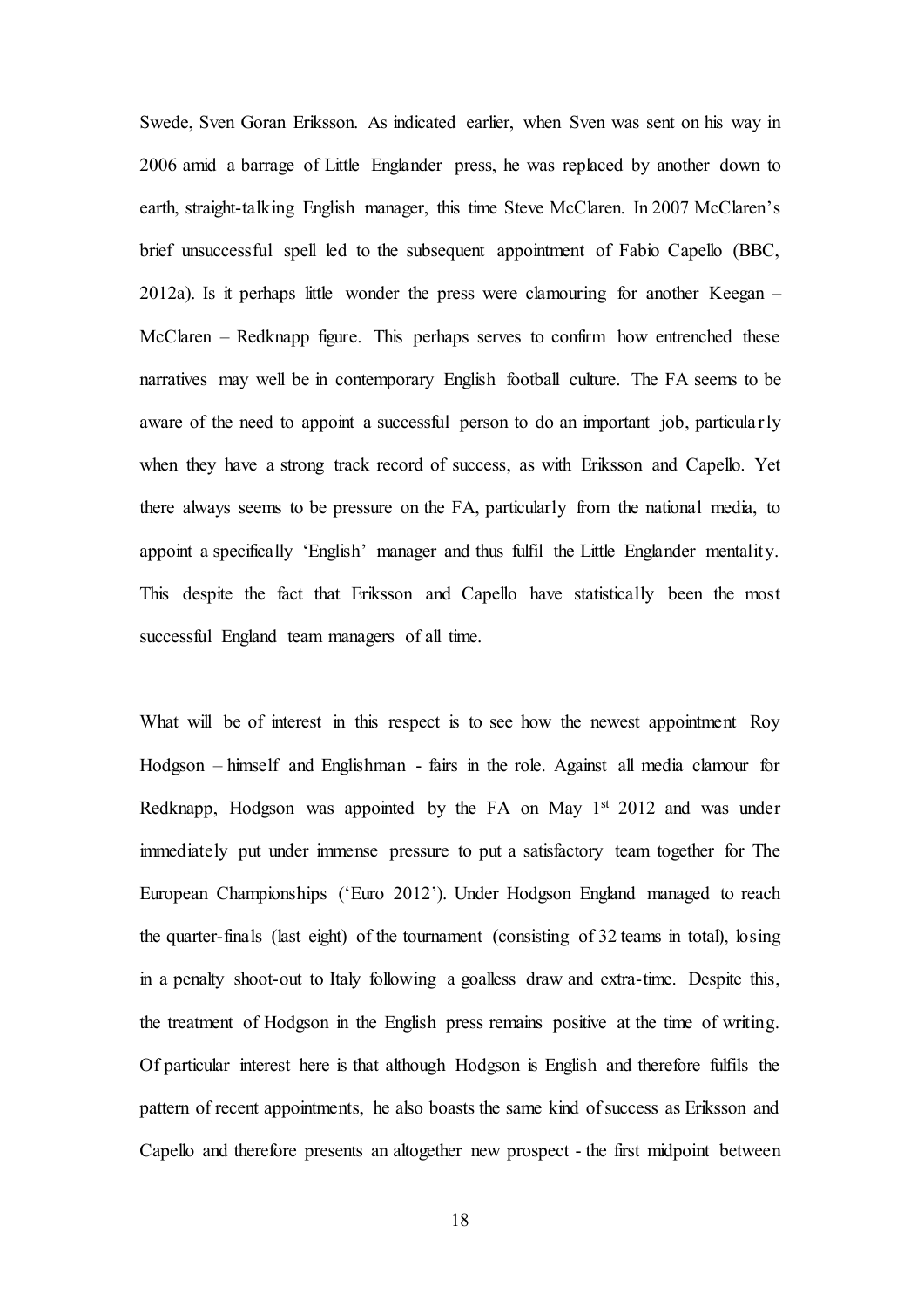these two poles in over a decade. It will be interesting to see whether the press continue to reinforce the little Englander mentality in reports about Hodgson.

#### **Notes**

- 1. 'Association football' is abbreviated to the more widely used term 'soccer' in the current paper.
- 2. 'Arry is a variant of Harry where the initial 'H' is omitted to caricature Harry Redknapp's accent. This is discussed later in the paper.
- 3. Del Boy was the fictional lead character in the popular BBC situation comedy 'Only Fools and Horses' which was screened on British television for twenty two years  $(1981 – 2003)$ .
- 4. Harry Houdini (1874 1926) was an internationally renowned magician and escapologist who was best known for his elaborate and well publicised escape acts.

#### **References**

Abell J., Condor, S., Lowe, R. D., Gibson, S. and Stevenson, C. (2007) Who ate all the pride? Patriotic sentiment and English football support. *Nations and Nationalism*, 13 (1), 97-116.

Alabarces, P., Tomlinson, A. and Young, C. (2001) Argentina versus England at the France '98 World Cup: narratives of nation and the mythologizing of the popular. *Media, Culture & Society*, 23 (5), 547-566.

Anderson, B. (1991) *Imagined Communities: Reflections on the Origins and Spread of Nationalism*. London, Verso.

Barnes S (2012) Harry Walks, Fabio Runs. The Times, 9 February, 75-76.

BBC (2010) Tottenham boss Harry Redknapp eyes England manager role http://news.bbc.co.uk/sport1/hi/football/8985545.stm

BBC (2012a) Fabio Capello quits as England manager after meeting with Football Association <http://www.bbc.co.uk/sport/0/football/16941457>

BBC (2012b) Fabio Capello disagrees with Football Association over Terry captaincy decision<http://www.bbc.co.uk/sport/0/football/16899940>

Binder, J. J. and Findlay, M. (2012) The effects of the Bosman Ruling on National and Club Teams in Europe. *Journal of Sports Economics*, 13 (2), 107-129.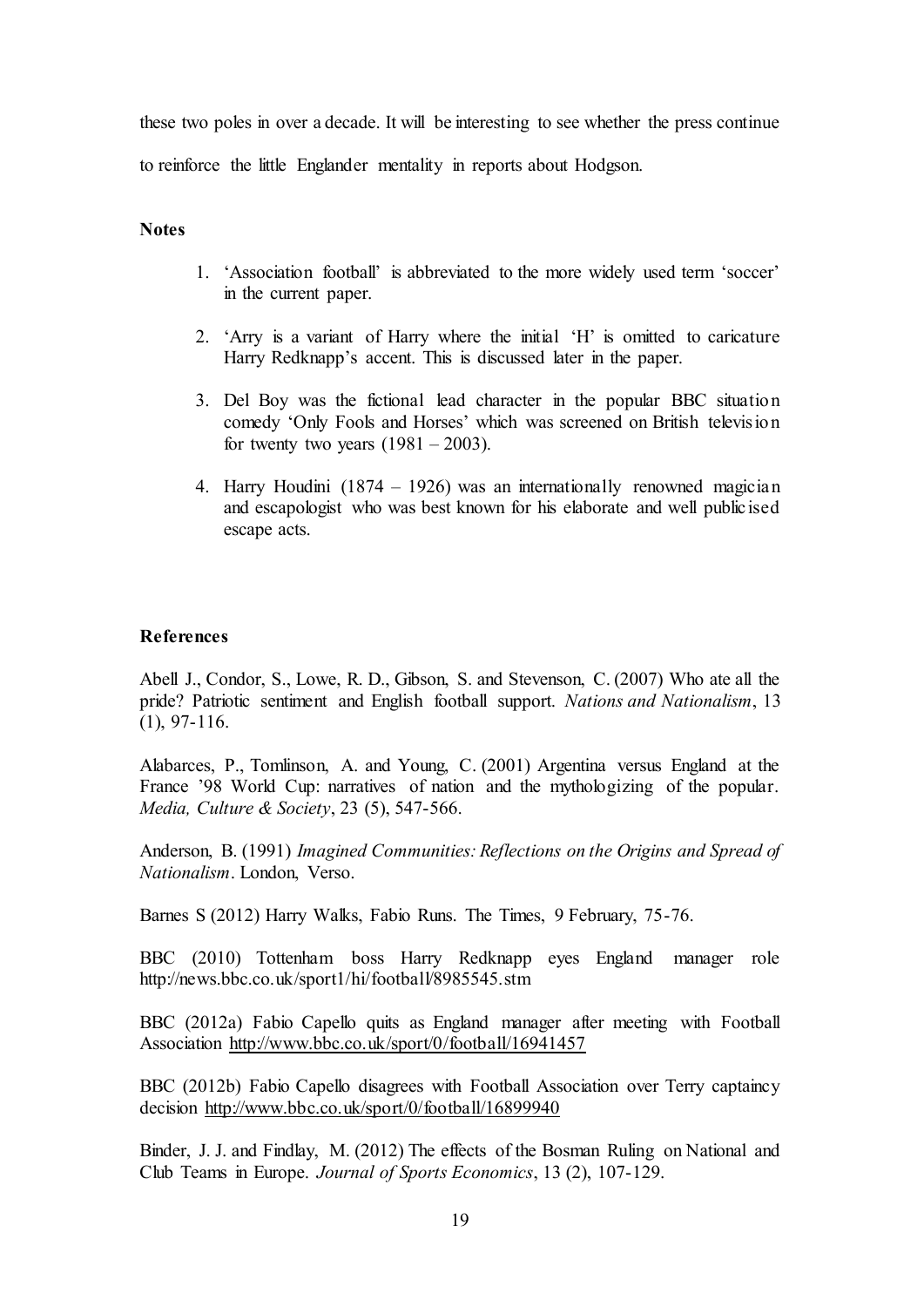Biscomb, K. & Griggs, G. (2012) "A Splendid Effort!" – Print Media Reporting of England's Women's Performance in the 2009 World Cup Cricket. *International Review for the Sociology of Sport, ifirst.* 

Body, R. (2001) *England for the English.* London, NEP.

Bourdieu, P. (1986) *Distinction. A social critique of the Judgement of Taste*. Trans. Richard Nice. London: Routledge.

Boyle, R. and Monteiro, C. (2005) 'A Small Country with a Big Ambition': Representations of Portugal and England in Euro 2004 British and Portuguese Newspaper Coverage. *European Journal of Communication*, 20 (2), 223-244.

Chisari, F. (2000) 'Definitely not Cricket': The Times and the Football World Cup 1930-1970. *The Sports Historian*, 20 (1), 44-69.

Chisari, F. (2005) 'The Cursed Cup': Italian responses to the 1985 Heysel Disaster. In P. Darby, M. Johnes and G. Mellor (Eds.), *Soccer and Disaster: International Perspectives*. London, Routledge, 77-94.

Collins D (2012) Bung out of order. Daily Mirror, 9 February 6-7.

Crabbe, T. (2003) 'The Public Gets what the Public Wants': England Football Fans, 'Truth' Claims and Mediated Realities, *International Review for the Sociology of Sport*, 38 (4), 413-425.

Crepeau, R. (1981) Sports Heroes and Myth, *Journal of Sport and Social Issues,* 5, 23- 34.

Critcher, C. (1994) England and the World Cup: World Cup Willies, English football and the myth of 1966. In J. Sugden and A. Tomlinson (Eds.), *Hosts and Champions: Soccer cultures, national identities and the USA World Cup*. Aldershot, Arena, 77-92.

Crolley, L. and Hand, D. (2006) *Football and European Identity: Historical Narratives through the Press*. London, Routledge.

Crolley, L. and Hand, D. (2002) *Football, Europe and the Press*. London, Routledge

Dickinson M (2012) Three Lions need manager with Midas touch in the circle of strife. The Times, 9 February, 73.

Duke, V. and Crolley, L. (1996) *Football, Nationality and the State.* London, Addison Wesley Longman.

Dunn, M. (2012) He will seek to prove himself where it matters; the dugout. Daily Express, 9 February, 62.

Dunning, E., Murphy, P. and Williams, J. (1986). Spectator violence at football matches: towards a sociological explanation. *British Journal of Sociology*, 37, (2).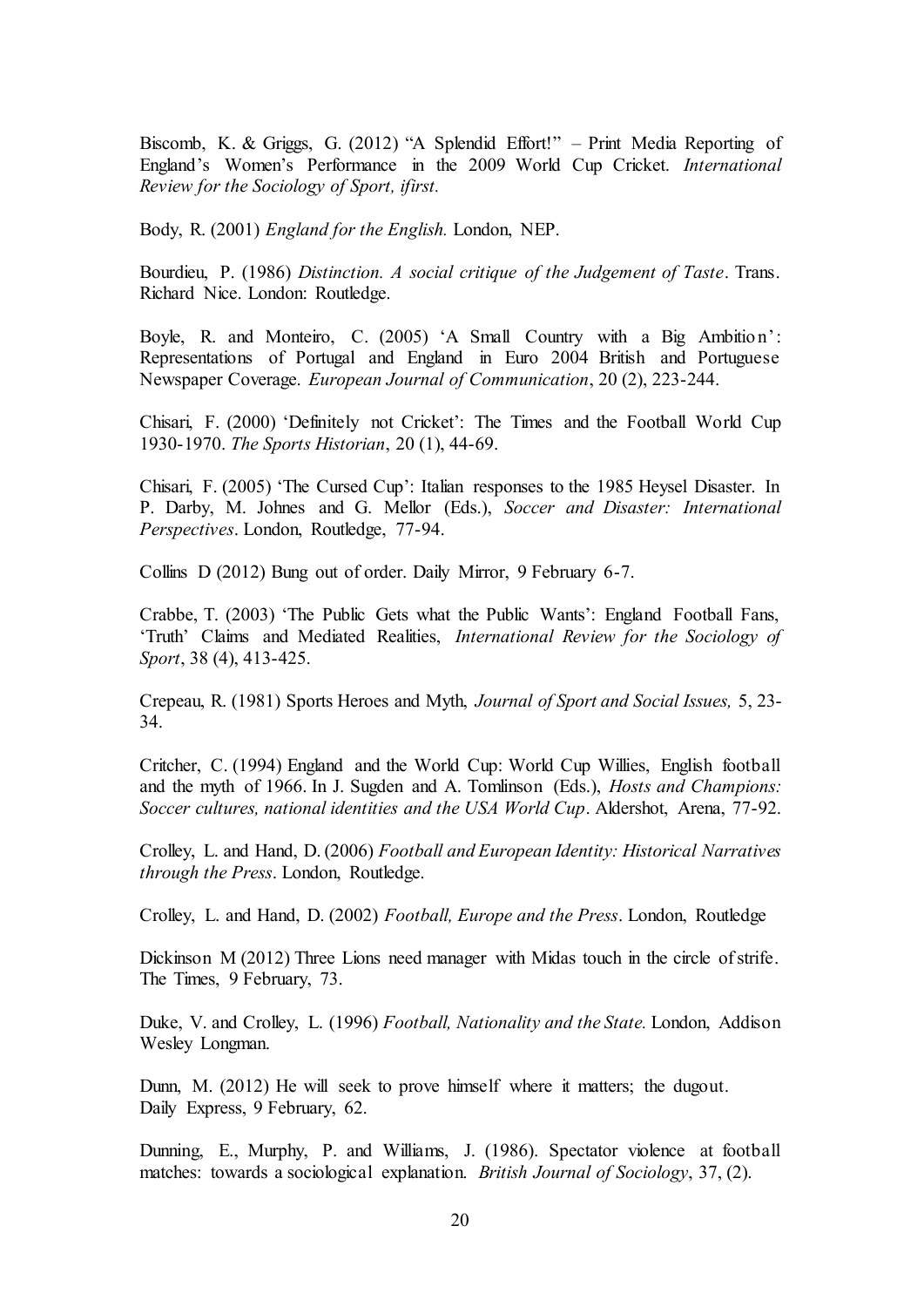Dunning, E., Murphy, P. and Williams, J. (1988) *The Roots of Football Hooliganism: A Historical and Sociological Study*. London, Routledge & Kegan Paul.

Fairlie, H. (1978). 'Too Rich for Heroes', *Harper's* 257 (November) 36-37.

Fishwick, N. (1989) *English Football and Society: 1910-1950*. Manchester, Manchester University Press.

Garland, J. and Rowe, M. (1999) War Minus the Shooting? : Jingoism, the English Press, and Euro 96. *Journal of Sport and Social Issues*, 23 (1), 80-95.

Garland, J. (2004) The Same Old Story? Englishness, the Tabloid Press and the 2002 Football World Cup. *Leisure Studies*, 23 (1), 79-92.

Gibbons, T. (2010) Contrasting representations of Englishness during FIFA World Cup Finals. *Sport in History,* 30 (3), 422-446.

Hayward P (2012) Time for FA to explain how it has wasted £50m. Daily Telegraph, 9 February, S4.

Hobsbawm, E. (1983) Introduction: Inventing Traditions. In E. Hobsbawm and T. Ranger (Eds.), *The Invention of Tradition*. Cambridge, Cambridge University Press.

Holt O (2012) Cap didn't fit. Daily Mirror, 9 February 5.

Holt, R. (1989) *Sport and the British*. Oxford, Clarendon Press.

Holmes, M. and Storey, D, (2011) Transferring national allegiance: cultural affinity or flag of convenience? *Sport in Society*, 14 (2), 253-271.

Holmes, M. and Storey, D. (2004) Who are the boys in green? Irish identity and soccer in the Republic of Ireland. In A. Smith and D. Porter (Eds.), *Sport and national identity in the Post-war World.* London, Routledge, 88-104.

Honey J., (1997) *Language is Power. The story of Standard English and its Enemies.* London: Faber and Faber.

Howard S. (2012) Good Riddance. Sun, 9 February, 66-67.

Huggins, M. and Williams, J. (2006) *Sport and the English 1918-1939*. London, Routledge.

Johnes, M. (2005) 'Heads in the Sand': Football, Politics and Crowd Disasters in Twentieth-Century Britain. In P. Darby, M. Johnes and G. Mellor (Eds.), *Soccer and Disaster: International Perspectives*. London, Routledge, 10-27.

Kay O (2012) Capello rule had run its course and players will shed no tears. The Times, 9 February, 74.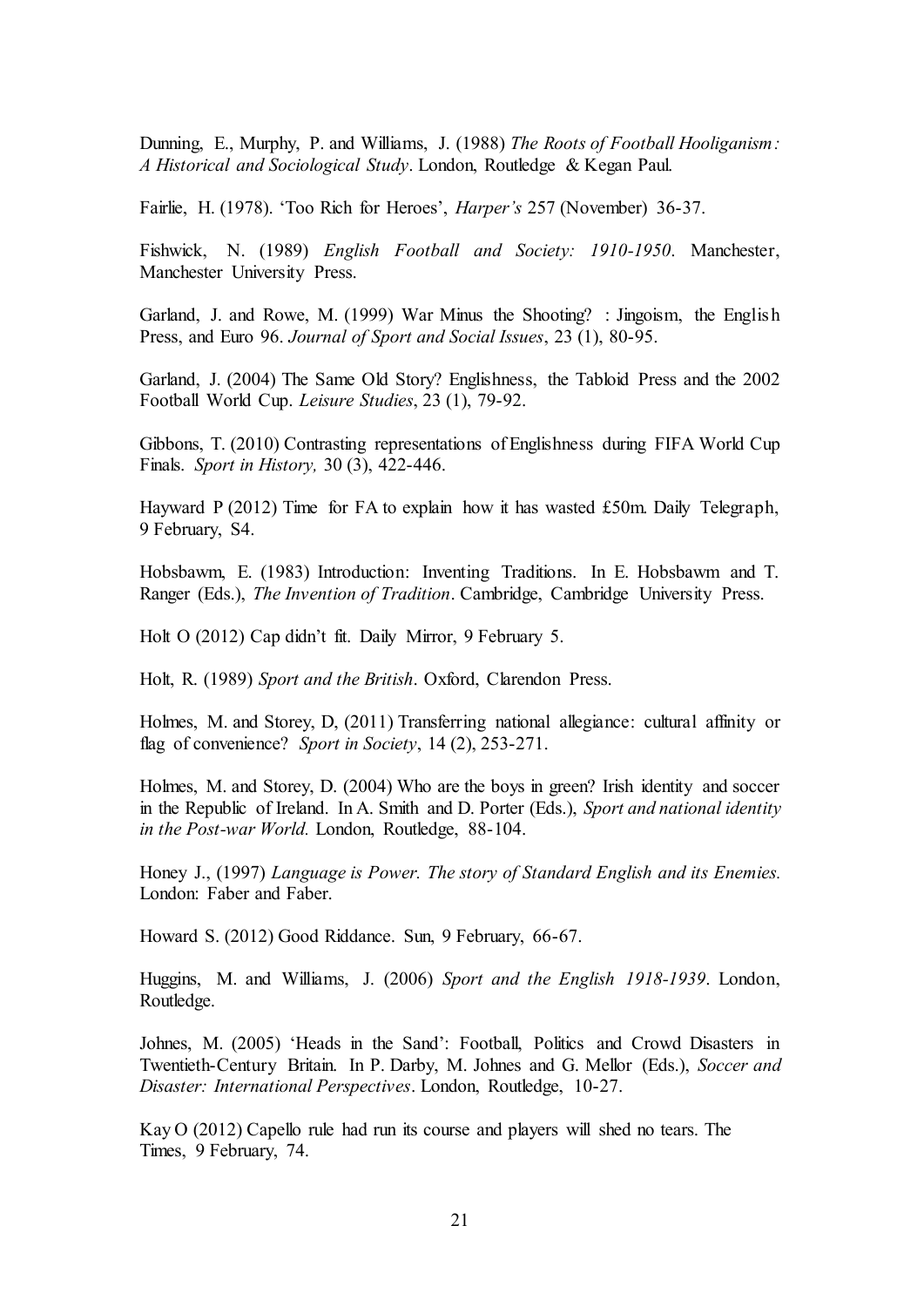Kelso P (2012) Redknapp's entire life was laid bare in court. Daily Telegraph, 9 February, S6.

King, A. (2006) Nationalism and Sport. In G. Delanty and K. Kumar (Eds.), *The Sage Handbook of Nations and Nationalism.* London, Sage, 249-259.

King, A. (2003) *The European Ritual: Football in the New Europe*. Aldershot, Ashgate.

Kumar, K. (2003) *The Making of English National Identity*. Cambridge, Cambridge University Press.

Kumar, K. (2006) English and British National Identity. *History Compass*, 4 (3), 428- 447.

Lanfranchi, P. and Taylor, M. (2001) *Moving with the Ball: The Migration of Professional Footballers*. Oxford, Berg.

Lawrenson M (2012) Harry's got more hunger and style than Fabio...he can make Three Lions roar again. Daily Mirror, 9 February, 66.

Levermore, R. and Millward, P. (2007) Official policies and informal transversal networks: Creating 'pan-European identifications' through sport? *The Sociological Review*, 55 (1), 144-164.

Levy G (2012) Harry Houdini does it again. Daily Mail, 9 February, 6-7.

Lipton M (2012) Triffic Choice. Daily Mirror, 9 February 68-69.

Lipton, M (2012) Good Riddance. Daily Mirror, 9 February 70-71.

Magee, J. and Sugden, J. (2002) "The World at their Feet": Professional Football and International Labor Migration. *Journal of Sport & Social Issues*, 26 (4), 421-437.

Maguire, J. (2011) Globalization, sport and national identities. *Sport in Society*, 14 (7/8), 978-993.

Maguire, J. (1999) *Global Sport: Identities, Societies, Civilizations*. Cambridge, Polity.

Maguire, J. and Pearton, R. (2000) The Impact of Elite Labour Migration on the Identification, Selection and Development of European Soccer Players. *Journal of sport Sciences*, 18 (9), 759-769.

Maguire, J. and Poulton, E. (1999) European Identity Politics in Euro 96: Invented Traditions and National Habitus Codes. *International Review for the Sociology of Sport*, 34 (1) 17-29.

Maguire, J., Poulton, E. and Possamai, C. (1999) Weltkrieg III? : Media Coverage of England Versus Germany in Euro 96. *Journal of Sport and Social Issues*, 23 (4), 439- 454.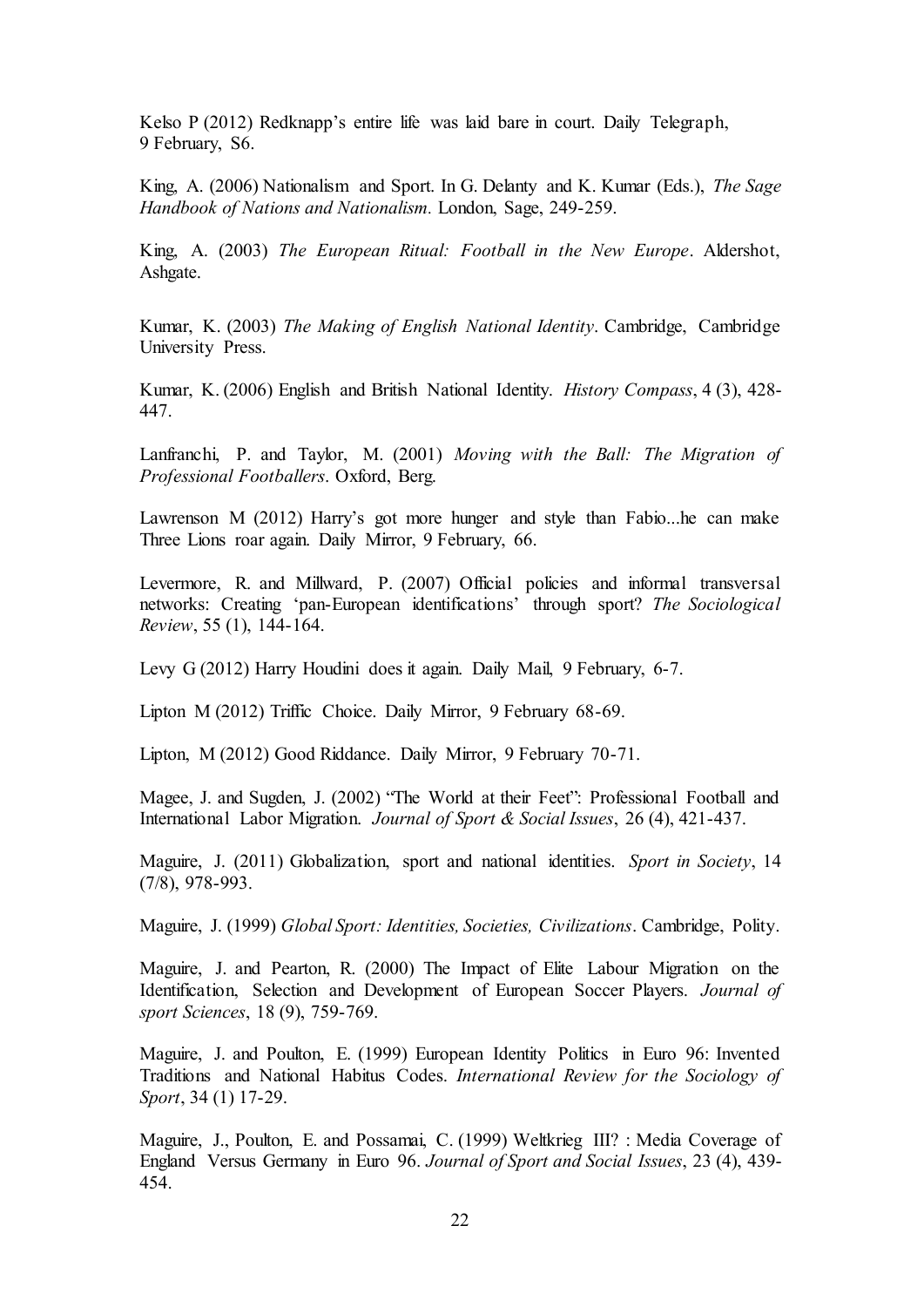Malcolm, D. (2009) Malign or benign? English national identities and Cricket. *Sport in Society,* 12 (4-5), 613-628.

Maguire, J. and Burrows, M. (2005) 'Not the Germans again': Soccer, identity politics and the media. In J. Maguire (Ed.), *Power and Global Sport: Zones of Prestige, Emulation and Resistance*. London, Routledge, 130-142.

Mann, R. (2011) 'It just feels English rather than multicultural': local interpretations of Englishness and non-Englishness. *The Sociological Review*, 59 (1), 109-128.

McDonough, F. (1997) *Class and Politics,* In M. Storry and P. Childs (eds) British Cultural Identities. London; Rutledge. 201 - 239

McGovern, P. (2002) Globalization or Internationalization? Foreign Players in the English league, 1945-95. *Sociology*, 36 (1), 23-42.

Menary, S. (2010) *GB United? British Olympic football and the end of the amateur dream.* Brighton, Pitch.

Mennell, S. (1994) The formation of We-Images: A Process Theory. In C. Calhoun (Ed.), *Social Theory and the Politics of Identity.* Oxford, Blackwell, 175-197.

Millward, P. (2011) *The Global Football* League: Transnational Networks, Social Movements and Sport in the New Media Age. Basingstoke, Palgrave.

Millward, P. (2007) True Cosmopolitanism or Notional Acceptance of Non-national players in English football: Or, why 'bloody foreigners' get blamed when 'things go wrong'. *Sport in Society*, 10 (4), 601-622.

Millward, P. (2006) 'We've all got the bug for Euro-Aways': what fans say about European Football Club Competition. *International Review for the Sociology of Sport*, 41 (3/4), 375-393.

O'Shaughnessy, M. (1990) *"Box Pop: Popular Television and Hegemony," Understanding Television.* In A. Goodwin and G. Whannel. (eds) New York: Routledge. 88-102.

Parry, K.D. (2009). Search for the hero: an investigation into the sports heroes of British sports fans, *Sport in Society,* 12 (2), 212-226.

Polley, M. (2004) Sport and national identity in contemporary England. In Smith, A. and Porter, D. (Eds.), *Sport and National Identity in the Post-War World*. London, Routledge, 10-30.

Porter, D. (2004) 'Your boys took one hell of a beating!' English football and British decline, *c.*1950-80. In A. Smith and D. Porter (Eds.), *Sport and national identity in the Post-war World.* London, Routledge, 31-51.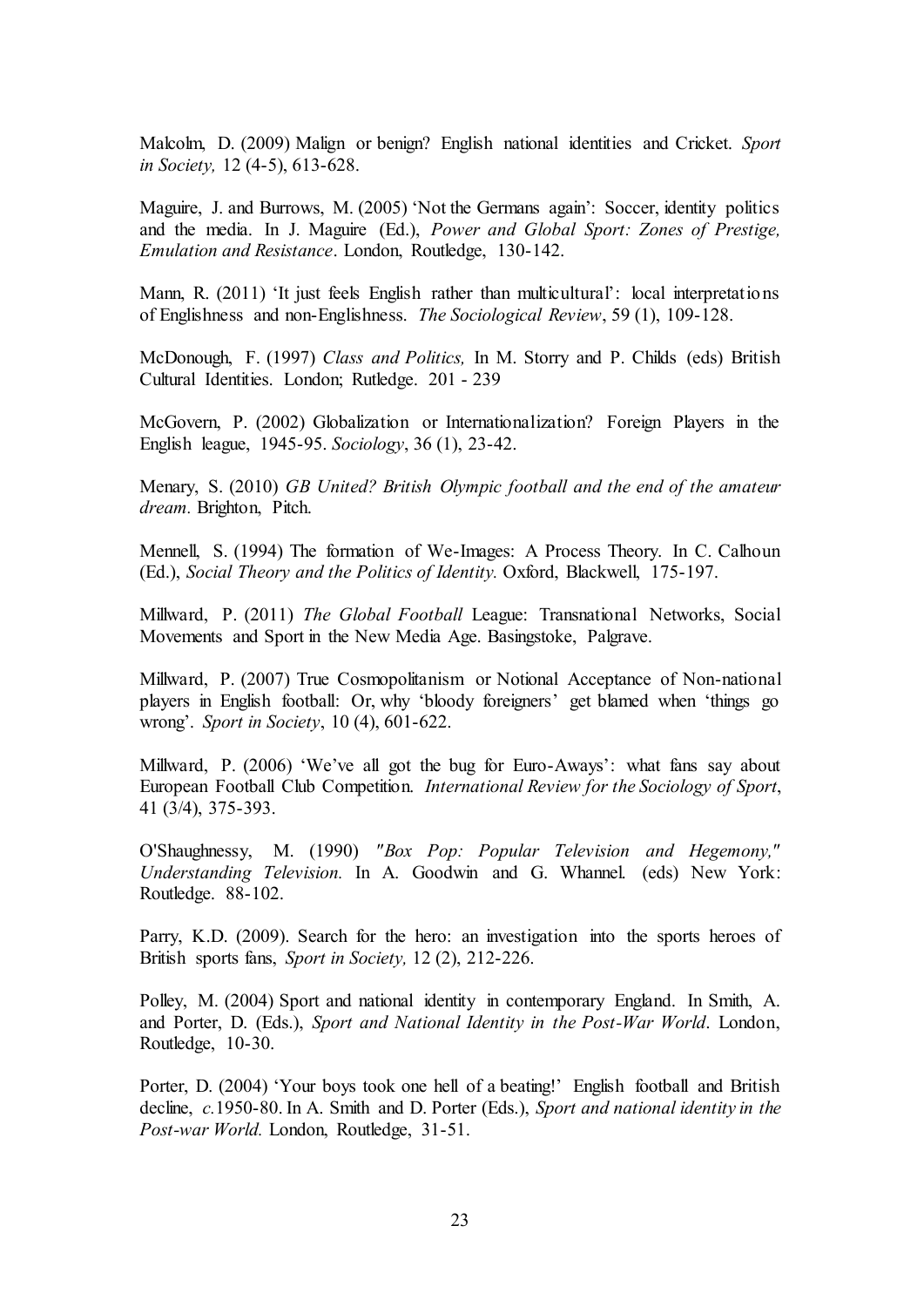Poulton, E. (2003) New Fans, New Flag, New England? Changing News Values in the English Press Coverage of World Cup 2002. *Football Studies*, 6 (1), 19-36.

Press Gazette (2012) Sales of i up 47 per cent year on year <http://www.pressgazette.co.uk/story.asp?sectioncode=1&storycode=48735&c=1>

Roberts, K. (1978) *The Working Class*. London: Longman.

Rowe, K. (1995) *The Unruly woman. Gender and the Genre of Laughter.* Austin; University of Texas Press.

Russell, D. (1997) *Football and the English: A Social History of Association Football, 1863-1995*. Preston, Carnegie.

Scott, M. (2011) Tottenham manager Harry Redknapp faces January trial over tax charges [http://www.guardian.co.uk/football/2011/nov/12/tottenham-harry-redknapp](http://www.guardian.co.uk/football/2011/nov/12/tottenham-harry-redknapp-tax-trial)[tax-trial](http://www.guardian.co.uk/football/2011/nov/12/tottenham-harry-redknapp-tax-trial)

Skeggs, B. (2004) *Class, Self, Culture.* London: Routledge.

Smith A (2012) New man should drop Ferdinand and Terry. Daily Telegraph, 9 February, S5.

Strauss, A. and Corbin, J.M. (1990) *Basics of Qualitative Research. Grounded Theory Procedures and Techniques.* Newbury Park, CA: Sage.

Taylor D (2012) Capello out, Redknapp in? Guardian, 9 February, 44.

Taylor, M. (2008) *The Association Game: A History of British Football.* Harlow, Pearson.

Trudgill, P. (1983) *Sociolinguistics: an introduction to language and society.* London: Penguin.

Venables T (2012) I backed Fab over JT but to quit on us is unforgivable. Sun, 9 February, 65.

Vincent, J. and Hill, J. (2011) Flying the flag for the En-ger-land: *The Sun's*  (re)construction of English identity during the 2010 World Cup. *Journal of Sport & Tourism*, 16 (3), 187-209.

Vincent, J., Kian, E.M., Pedersen, P. M, Kuntz, A. and Hill, J. S. (2010) England expects: English newspapers' narratives about the English football team in the 2006 World Cup. *International Review for the Sociology of Sport*, 45 (2), 199-223.

Wagg, S. (1998) *Because I Tell a Joke Or Two: Comedy, Politics, and Social Difference*. London: Psychology Press.

Walvin, J. (1986) *Football and the Decline of Britain*. Basingstoke, Macmillan.